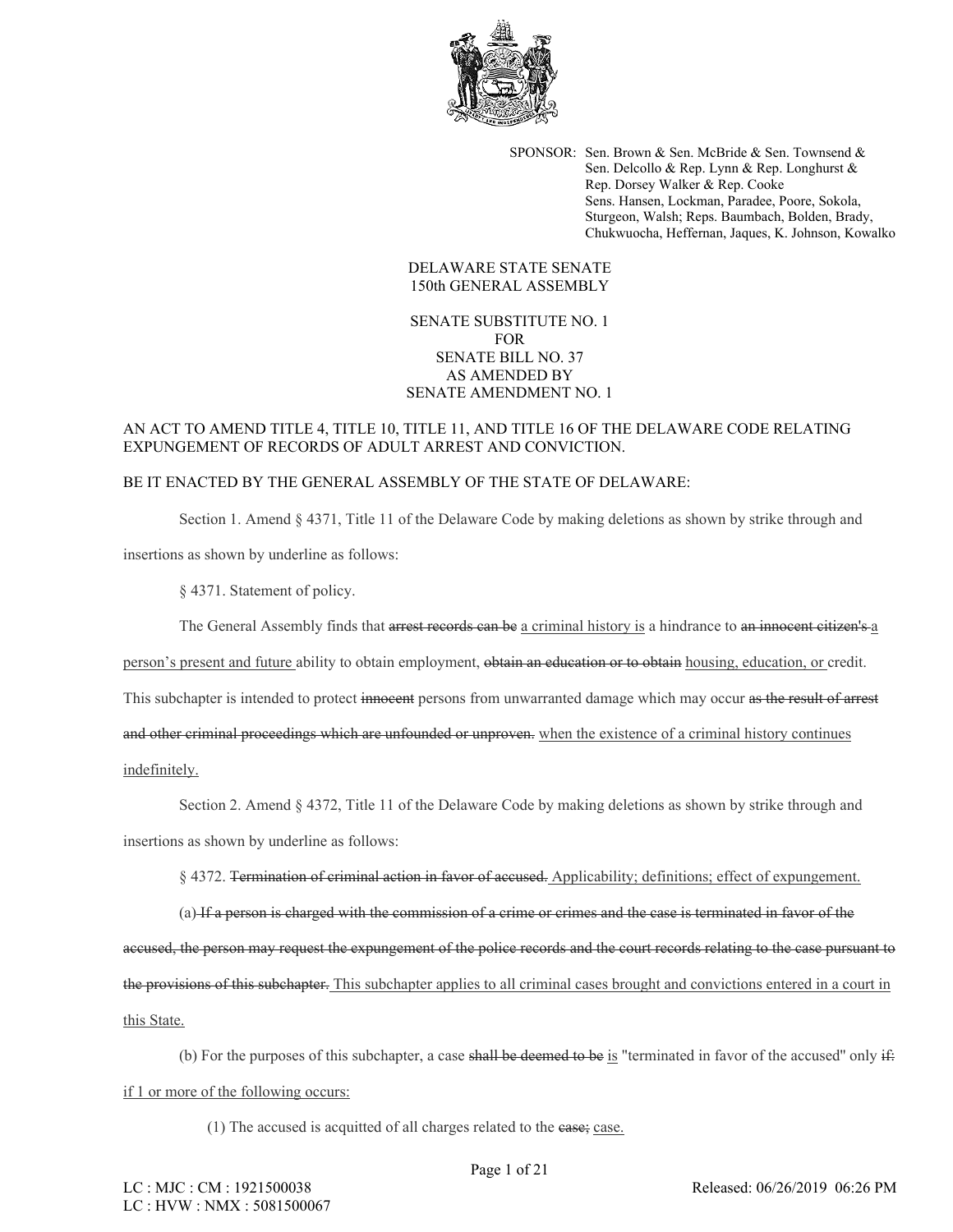(2) A nolle prosequi is entered on all charges related to the case; case.

(3) The accused is placed on probation before judgment, fulfills the terms and conditions of probation, and the court enters an order discharging the person from probation; or probation.

(4) All charges related to the case are otherwise dismissed.

(5) The accused is acquitted of 1 or more charges related to the case, and the other charges are dismissed by the entry of a nolle prosequi or otherwise.

(6) The accused is arrested for the commission of 1 or more crimes and no charges related to the matter for which the person was arrested are filed in any court within 1 year of the arrest.

(c) For the purposes of this subchapter, subchapter:

(1) "case'' "Case" means a charge or set of charges related to a complaint or incident that are or could be properly joined for prosecution.

(2) "Criminal justice agencies" means as defined under § 8502 of this title.

(3) "Expungement" means that all law-enforcement agency records and court records relating to a case in which an expungement is granted, including any electronic records, are destroyed, segregated, or placed in the custody of the State Bureau of Identification, and are not released in conjunction with any inquiry beyond those specifically authorized under this subchapter.

(d) Except as otherwise provided under § 4376(a) of this title, a person is not required to disclose, nor should the person be asked to disclose, to anyone for any purpose that the person was arrested for, charged with, or convicted of an offense for which records have been expunged under this subchapter or any other provision of this Code.

 $(e)(1)$  If a court issues an order expunging records, all the criminal records relating to a case specified in the order must, within 60 days of the order, be removed from the court's files and placed in the control of the Supervisor of the State Bureau of Identification or otherwise segregated and kept in a manner that ensures that they are not open to public inspection or disclosure. The court may retain a non-public record of expungement orders. The court shall send a copy of its order of expungement to the Bureau, and shall consult with the Bureau to develop a standard form of order for expungements. Except as otherwise provided under § 4376 of this title, the Supervisor of the Bureau shall retain control over all expunged records and shall ensure that the records or information contained in the records are not released for any reason.

(2) If the State Bureau of Identification determines that expungement is mandated under this subchapter, or receives an expungement order from a court, it shall promptly notify all courts and law-enforcement agencies where records pertaining to the case are located or maintained, and any court where the case was terminated, disposed of, or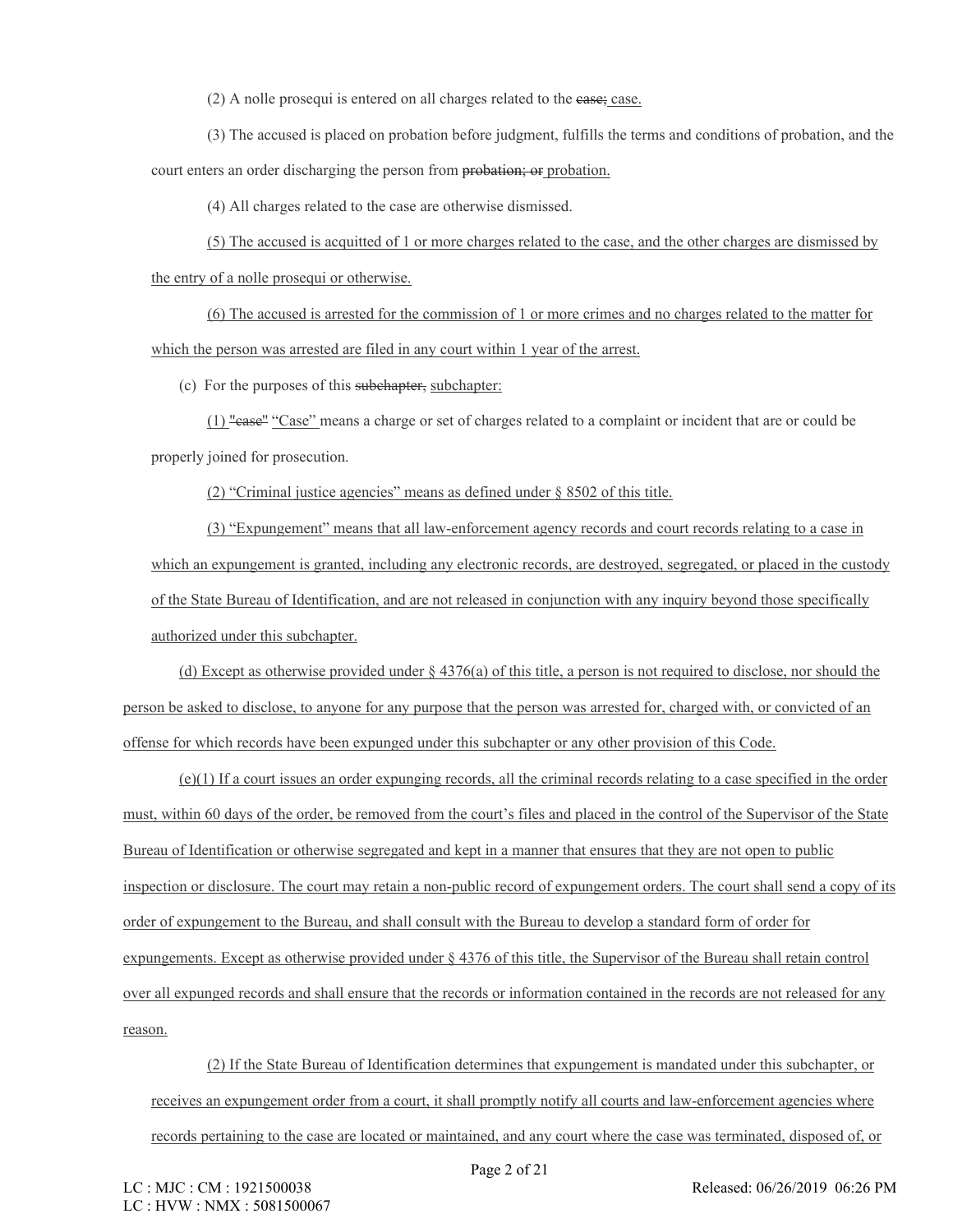concluded. A court or law-enforcement agency which receives a notice of expungement from the Bureau shall provide the Bureau with written confirmation of the completion of the expungement. Where an expungement of a conviction is granted, all arrest records associated with any charge in that case must also be expunged.

(3) If a court orders expungement, the State Bureau of Identification shall provide the court that entered the order with written confirmation of the execution of the order. The Bureau shall promptly notify the court if it is unable to comply with any order issued under this subchapter and state the reasons why it is unable to comply.

(4) In response to a request from a non-law-enforcement officer for information or records on the person who received an expungement, all law-enforcement officers, law-enforcement agencies, and courts shall reply, with respect to the proceedings which are the subject of the order, that there is no record.

(f) Exclusions.

(1) A person is not eligible for an expungement while the person has pending criminal charges, except under paragraph (b)(6) of this section.

(2) Except as otherwise provided under  $\S 4374(i)$  of this title, offenses under Title 21, or their equivalent, are not eligible for expungement under § 4373 or § 4374 of this title.

(3) A conviction for 1 of the following may not be expunged under § 4373 or § 4374 of this title:

a. Vehicular assault in the second degree under § 628A of this title.

b. Incest under § 766 of this title.

c. Unlawful sexual contact in the third degree under § 767 of this title.

d. Coercion under § 791 of this title.

e. Unlawfully dealing with a child under § 1106 of this title.

(4) A person is not eligible for an expungement of a felony conviction under this subchapter if the person is convicted of the felony after the date an expungement of a prior felony conviction was granted under this subchapter. For any other expungement of a conviction, a person is not eligible if the person has been granted an expungement of a prior conviction in the previous 10 years. This paragraph (f)(4) of this section does not apply to a person seeking an expungement under  $\S$  4373(a)(1) of this title.

(5) A person is not eligible for expungement under this subchapter if that person is currently serving a term of incarceration, parole, or probation.

(g) A prior or subsequent conviction under § 904(e) or (f) of Title 4 (regarding underage possession or consumption of alcohol) or a conviction under  $\S 4764(c)$  of Title 16 (regarding underage possession of personal use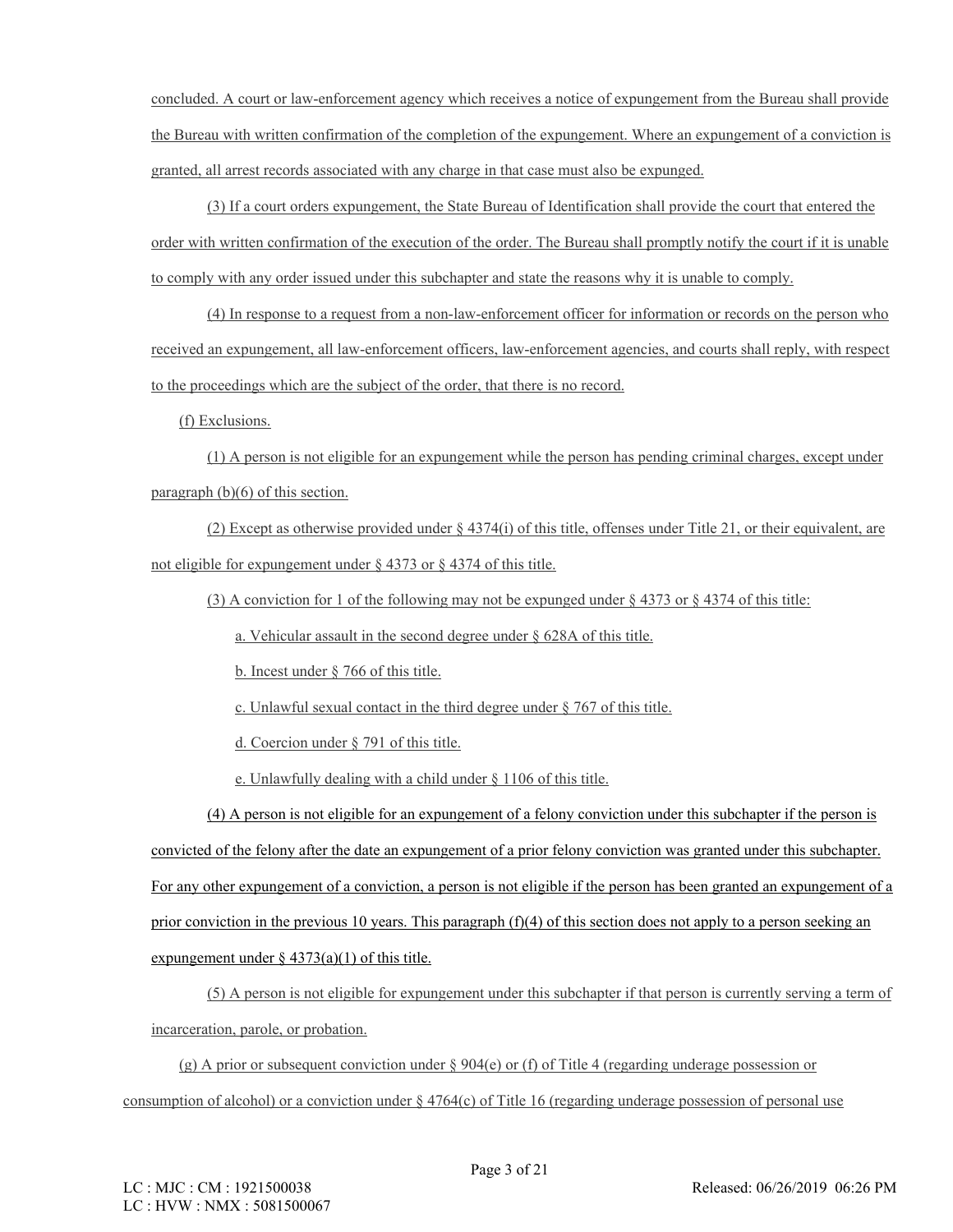quantity of marijuana) does not operate as a bar to eligibility for discretionary or mandatory expungement under this subchapter.

(h) A prior or subsequent conviction of a Title 21 offense does not operate as a bar to eligibility for discretionary or mandatory expungement under this subchapter.

(i) Nothing in this subchapter is intended to operate to expand or limit the availability of expungement under any other part of the Code.

(j) The grant of an expungement under this subchapter does not nullify any provision of an active protection from abuse order.

(k) The grant of an expungement under this subchapter does not result in the automatic removal of an individual from the Child Protection Registry, established under Subchapter II of Chapter 9 of Title 16, or the Adult Abuse Registry, established under § 8564 of this title. The fact an expungement has been granted may be considered with other relevant evidence as part of a petition for removal from the Child Protection Registry under § 929 of Title 16 or the Adult Abuse Registry under regulations adopted under § 8564(f) of this title.

(*l*) To be eligible for an expungement under this subchapter, all fines, fees, and restitution associated with a conviction must be paid. However, if an outstanding fine or fee is not yet satisfied due to reasons other than wilful noncompliance, but the person is otherwise eligible for an expungement, the court may grant the expungement and waive the fines or fees or convert outstanding financial obligations to a civil judgement.

Section 3. Amend § 4373, Title 11 of the Delaware Code by making deletions as shown by strike through and insertions as shown by underline as follows:

§ 4373. Mandatory expungement. expungement; application through SBI.

(a) If a person is charged with the commission of a crime which is designated as a misdemeanor or violation in Title 4, 7, 11, 16 or 23, or a county or municipal code, ordinance, or regulation which is the same as, or equivalent to, any Title 4, 7, 11, 16 or 23 offense, excepting those crimes specifically exempted in subsection (c) of this section, and the case is terminated in favor of the accused, and the person has not previously been convicted of another criminal offense, upon an appropriate request to the State Bureau of Identification by such person the police records and court records, including any electronic records, relating to the charge or charges shall be expunged if the person has not been convicted of any crime since the date upon which the case was terminated in favor of the accused. Eligibility. On an appropriate request to the State Bureau of Identification under this section, the Bureau shall expunge all charges relating to a case if 1 of the following applies: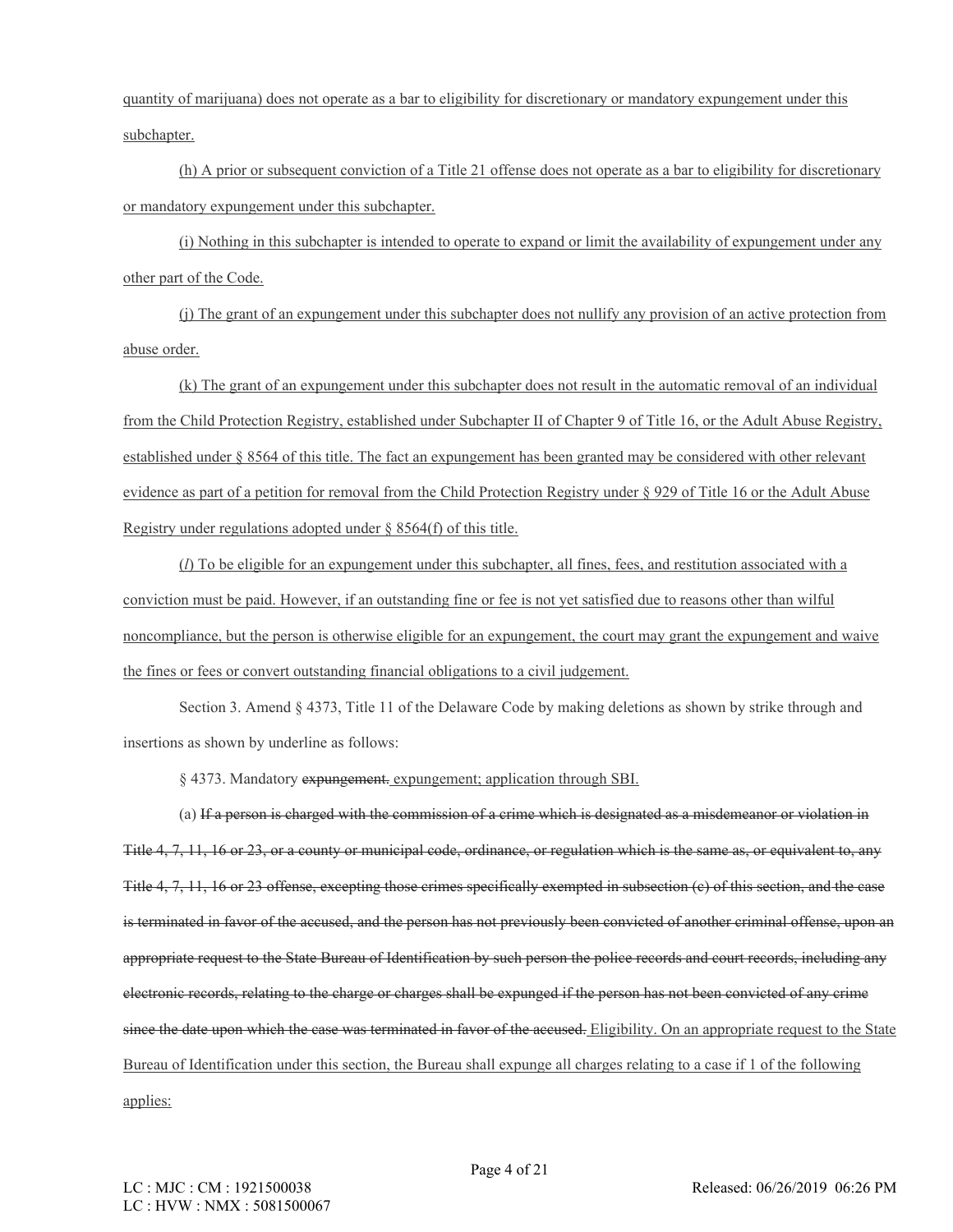(1) The person was arrested or charged with the commission of 1 or more crimes and the case is terminated in favor of the accused.

(2) The person was convicted of 1 or more violations relating to the same case, 3 years have passed since the date of conviction, and the person has no prior or subsequent convictions.

(3) The person was convicted of 1 or more misdemeanors, or a combination of 1 or more misdemeanors and 1 or more violations, relating to the same case, 5 years have passed since the date of conviction, and the person has no prior or subsequent convictions.

(b) If the State Bureau of Identification determines that expungement is mandated pursuant to the terms of this section it shall promptly so notify the courts and police agencies where records pertaining to the case are located or maintained, and any court where the case was terminated, disposed of or concluded. All records appropriately specified in the expungement request shall, within 60 days of the determination that such request is mandated pursuant to the terms of this section, be removed from the files, and placed in the control of the Supervisor of the State Bureau of Identification who shall be designated to retain control over all expunged records, and who shall insure that the records or the information contained therein is not released for any reason except as specified in this subchapter. A court and/or police agency which receives a notice of expungement from the State Bureau Identification shall provide the Bureau with written confirmation of the completion of the expungement. In response to requests from nonlaw-enforcement officers for information or records on the person who was arrested, the law-enforcement officers and departments shall reply, with respect to the arrest and proceedings which are the subject of the order, that there is no record. Exclusions. In addition to the exclusions under § 4372(f) of this title, the following misdemeanor convictions are not eligible for mandatory expungement under this section:

(1) A misdemeanor crime of domestic violence. For purposes of this section, a "misdemeanor crime of domestic violence", means a misdemeanor offense that meets both of the following:

a. Was committed by any of the following:

1. A member of the victim's family, as "family" is defined under § 901 of Title 10, regardless, however, of the state of residence of the parties.

2. A former spouse of the victim.

3. A person who cohabited with the victim at the time of or within 3 years before the offense.

4. A person with a child in common with the victim.

5. A person with whom the victim had a substantive dating relationship, as defined under § 1041 of Title 10, at the time of or within 3 years before the offense.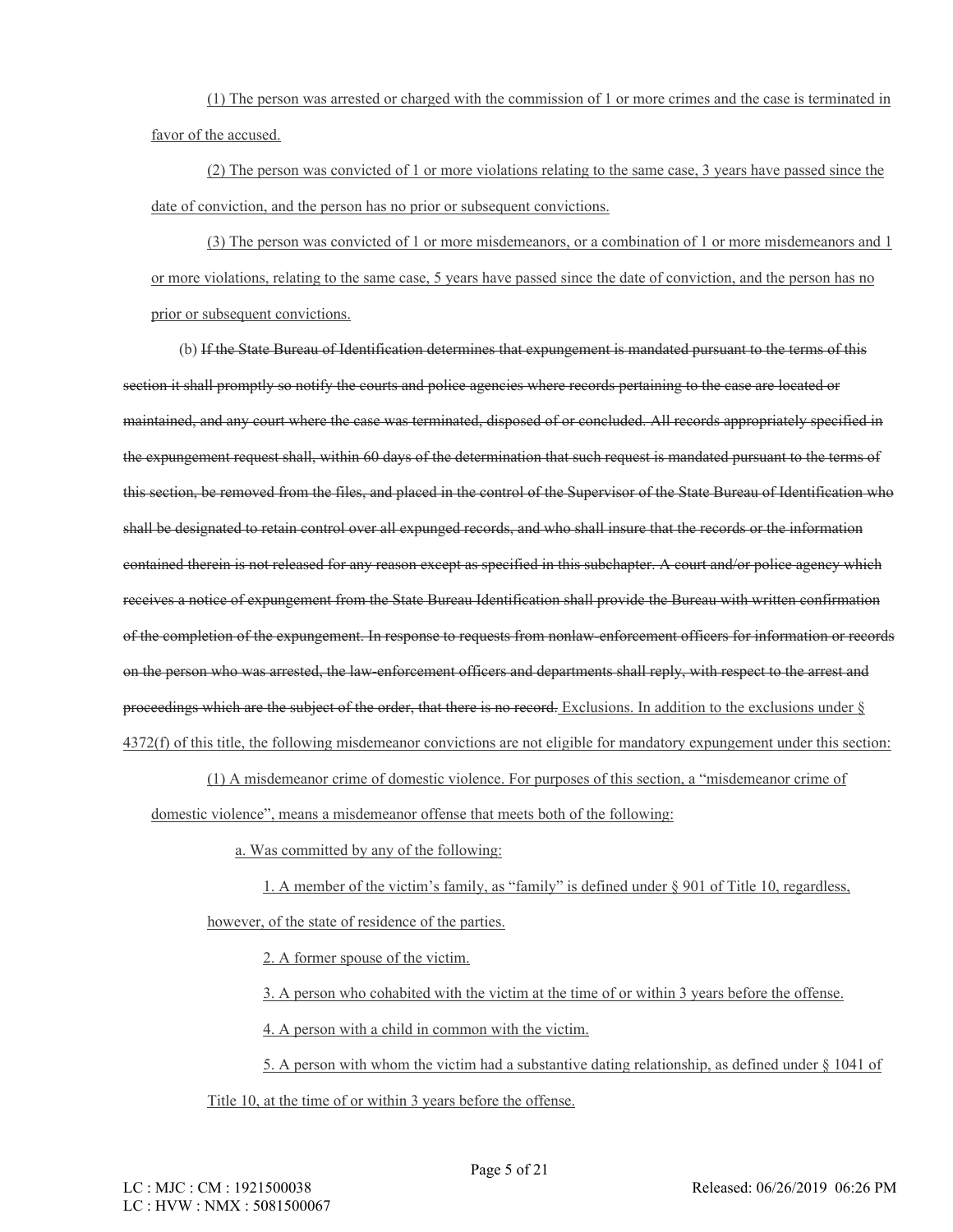b. Is a misdemeanor offense under any of the following sections:  $\S 601$ ,  $\S 602$ ,  $\S 603$ ,  $\S 611$ ,  $\S 614$ ,  $\S 621$ , § 625, § 628A, § 781, § 785, § 791, § 804, § 811, § 821, § 822, § 823, or § 1311 of this title.

(2) Offenses where the victim is a child.

(3) Offenses where the victim is a "vulnerable adult", as defined under § 1105 of this title.

(4) Any misdemeanor set forth in subparts A, B, C, or F of Subchapter VI of Chapter 5 of this title.

(5) Any of the following misdemeanors:

a. Unlawfully administering drugs, under  $\S$  625 of this title, when the charged in conjunction with a

sexual offense, as defined in § 761(f) of this title.

b. Sexual harassment, under § 763 of this title.

c. Indecent exposure in the second degree, under § 764 of this title.

d. Indecent exposure in the first degree, under § 765 of this title.

e. Trespassing with intent to peer or peep into a window or door of another, under § 820 of this title.

f. Organized retail crime, under § 841B of this title.

g. Home improvement fraud, under § 916 of this title.

h. New home construction fraud, under § 917 of this title.

i. Offenses against law-enforcement animals, under § 1250 of this title.

j. Promoting prison contraband, under § 1256 of this title.

k. Resisting arrest, under § 1257 of this title.

l. Use of an animal to avoid capture, under § 1257A of this title.

m. Hate crime, under § 1304 of this title.

n. Malicious interference with emergency communication, under § 1313 of this title.

o. Abusing a corpse, under § 1332 of this title.

p. Violation of privacy, under § 1335 of this title.

q. Lewdness, under § 1341 of this title.

r. Patronizing a prostitute, under § 1343 of this title.

s. Permitting prostitution, under § 1355 of this title.

t. Carrying a concealed dangerous instrument, under § 1443 of this title.

u. Unlawfully dealing with a dangerous weapon, under § 1445 of this title.

v. Unlawfully permitting a minor access to a firearm, under § 1456 of this title.

w. Possession of a weapon in a Safe School and Recreation Zone, under § 1457 of this title.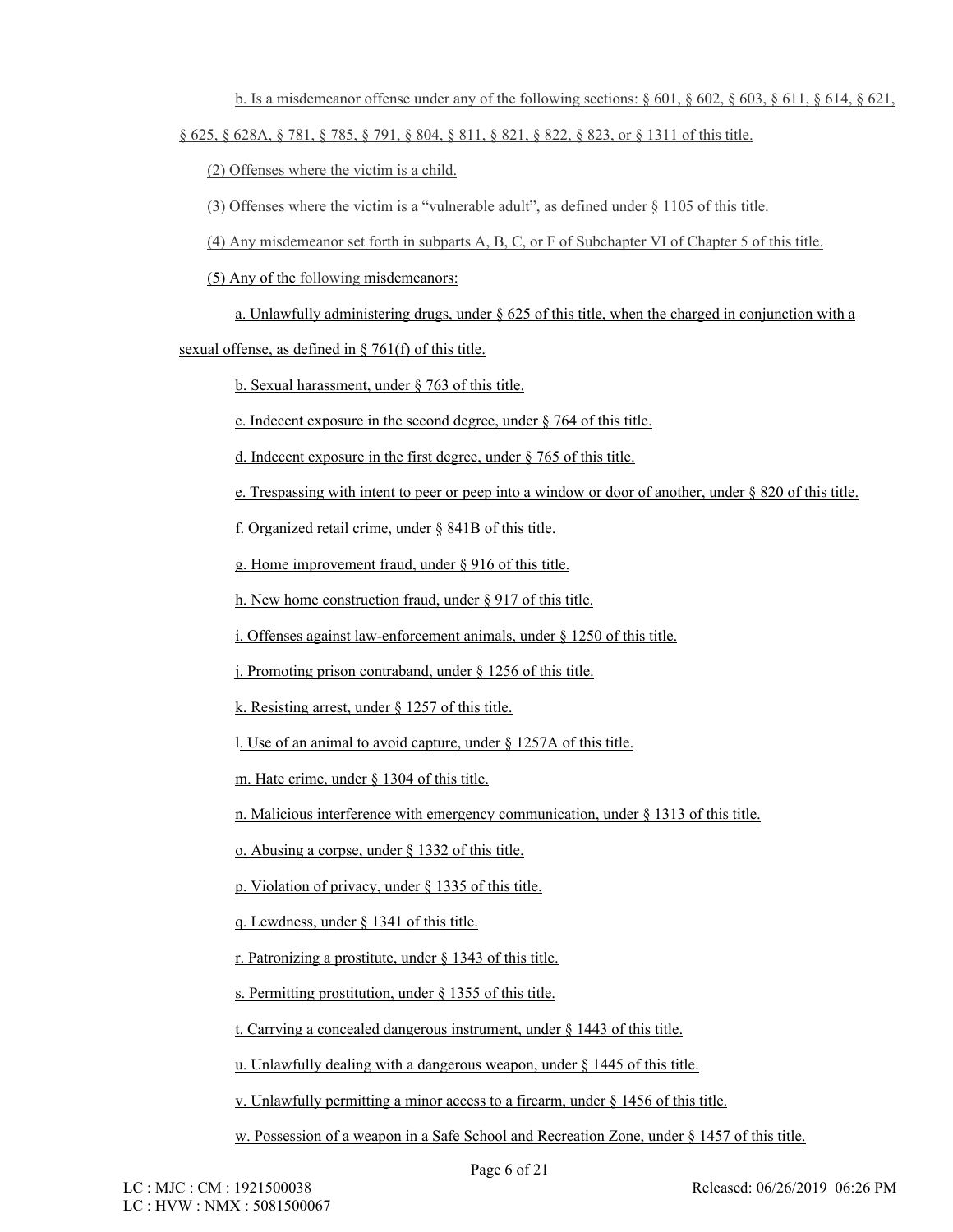(c) Mandatory expungement pursuant to this section shall not be applicable to the records of any case in which the

defendant was charged with 1 or more of the following crimes, or any county or municipal code, ordinance, or regulation which is the same as, or equivalent to, any crime specified herein:

(1) Any misdemeanor designated as a sex offense pursuant to § 761 of this title;

(2) Any misdemeanor set forth in subpart A of subchapter II of Chapter 5 of this title;

(3) Unlawful imprisonment pursuant to § 781 of this title;

(4) Interference with custody pursuant to § 785 of this title;

(5) Coercion pursuant to § 791 of this title;

(6) Trespassing with intent to peer or peep, pursuant to § 820 of this title;

(7) Endangering the welfare of a child, pursuant to § 1102 of this title;

(8) Crime against a vulnerable adult, pursuant to § 1105 of this title;

(9) Any misdemeanor set forth in subparts A, B, C or F of subchapter VI of Chapter 5 of this title;

(10) Any misdemeanor or violation set forth in Chapter 85 of this title;

(11) Patient abuse, pursuant to § 1136 of Title 16;

(12) Operation of a vessel or boat while under the influence, pursuant to § 2302 of Title 23. If more than 1

case or arrest is eligible for expungement under this section, it may be combined into a single application for

expungement.

(d) At the time the application requesting expungement is filed with the State Bureau of Identification the applicant shall pay a reasonable fee to the State Bureau of Identification. The applicant shall attach a copy of that applicant's criminal history as maintained by the State Bureau of Identification to any application requesting expungement filed pursuant to this section. The State Bureau of Identification shall summarily reject any application for expungement that does not include the applicant's criminal history without further notice to the applicant. The State Bureau of Identification shall promulgate procedures and forms relating to the implementation of this section.

(e) The State Bureau of Identification shall be authorized to may promulgate reasonable regulations and a reasonable fee schedule to accomplish the purposes of this section.

(f) An offense for which records have been expunged pursuant to this section shall not have to be disclosed by the person as an arrest for any reason, except for disclosure to criminal justice agencies, as defined in § 8502(5) of this title, for the purposes provided in  $\S$  4376(a) of this title. [Repealed.]

Section 4. Amend § 4374, Title 11 of the Delaware Code by making deletions as shown by strike through and insertions as shown by underline and redesignating as follows: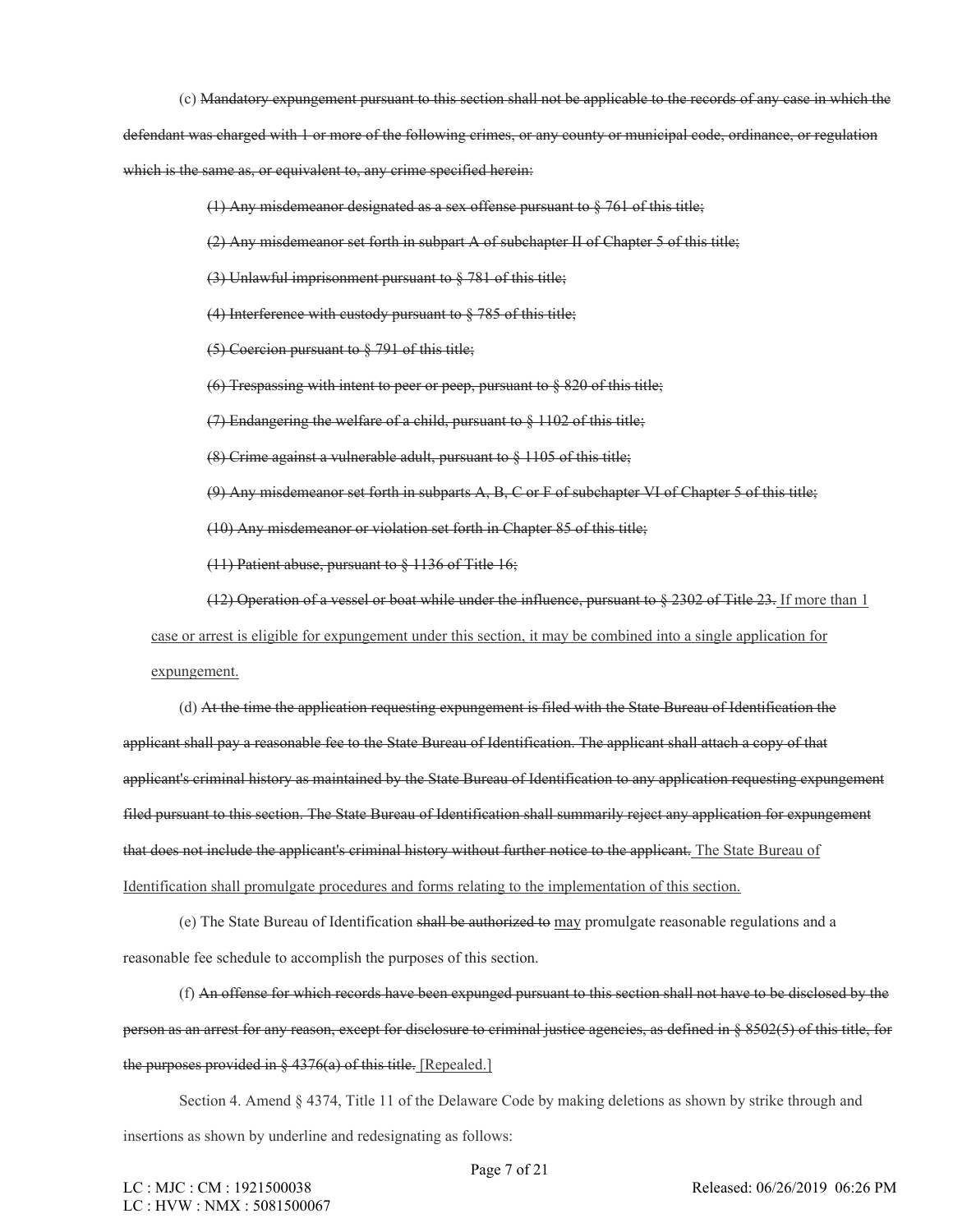## § 4374. Discretionary expungement. expungement; application to court.

(a) Notwithstanding any provision of § 4373 of this title to the contrary, if a person is charged with the

commission of a crime, or a violation of any county or municipal code, ordinance, or regulation, and the case is terminated in favor of the accused, the person may file a petition in the Superior Court in the county where the case was terminated, disposed of or concluded setting forth the relevant facts and requesting expungement of the police records and the court records, or includes any electronic records, relating to the charge or charges. Discretionary expungement pursuant to this section shall not be applicable to the records of any case that may be expunged pursuant to the provisions of § 4373 of this title; provided, however, where a person was charged with a criminal offense where discretionary expungement pursuant to this section applies, but also was charged, within the same case, with a criminal offense where mandatory expungement pursuant to § 4373 of this title applies, such person must file a petition in Superior Court pursuit to this section. Eligibility. Upon petition to the appropriate court designated in subsection (c) of this section, an expungement may be granted if the applicant meets one of the following:

(1) Was convicted of 1 or more misdemeanors other than those listed in § 4373(b) of this title relating to the same case and at least 3 years have passed since the date of conviction or the date of release from incarceration, whichever is later, and the person has no prior or subsequent convictions.

(2) Was convicted of 1 or more misdemeanors listed in § 4373(b) of this title relating to the same case and at least 7 years have passed since the date of conviction or the date of release from incarceration, whichever is later, and the person has no prior or subsequent convictions.

(3) Subject to subsection (b) of this section, was convicted of a felony and at least 7 years have passed since the date of conviction or the date of release from incarceration, whichever is later, and the person has no prior or subsequent convictions.

(b) Exclusions. In addition to the exclusions under § 4372(f) of this title, a person is not eligible for discretionary expungement under this section if the person was convicted of any of the following crimes:

(1) A Title 11 felony listed in  $\S$  4201(c) of this title.

(2) Section 1136 of Title 16.

(3) Section 3913 of Title 31.

(4) A "felony conviction involving physical or sexual assault crimes" as defined in § 309 of Title 31

(regarding the Beau Biden Child Protection Act).

(c) Venue. If all of the charges and convictions sought to be expunged were disposed of in Family Court, a petition under this section must be filed in the Family Court for the county where the most recent case was terminated. If any of the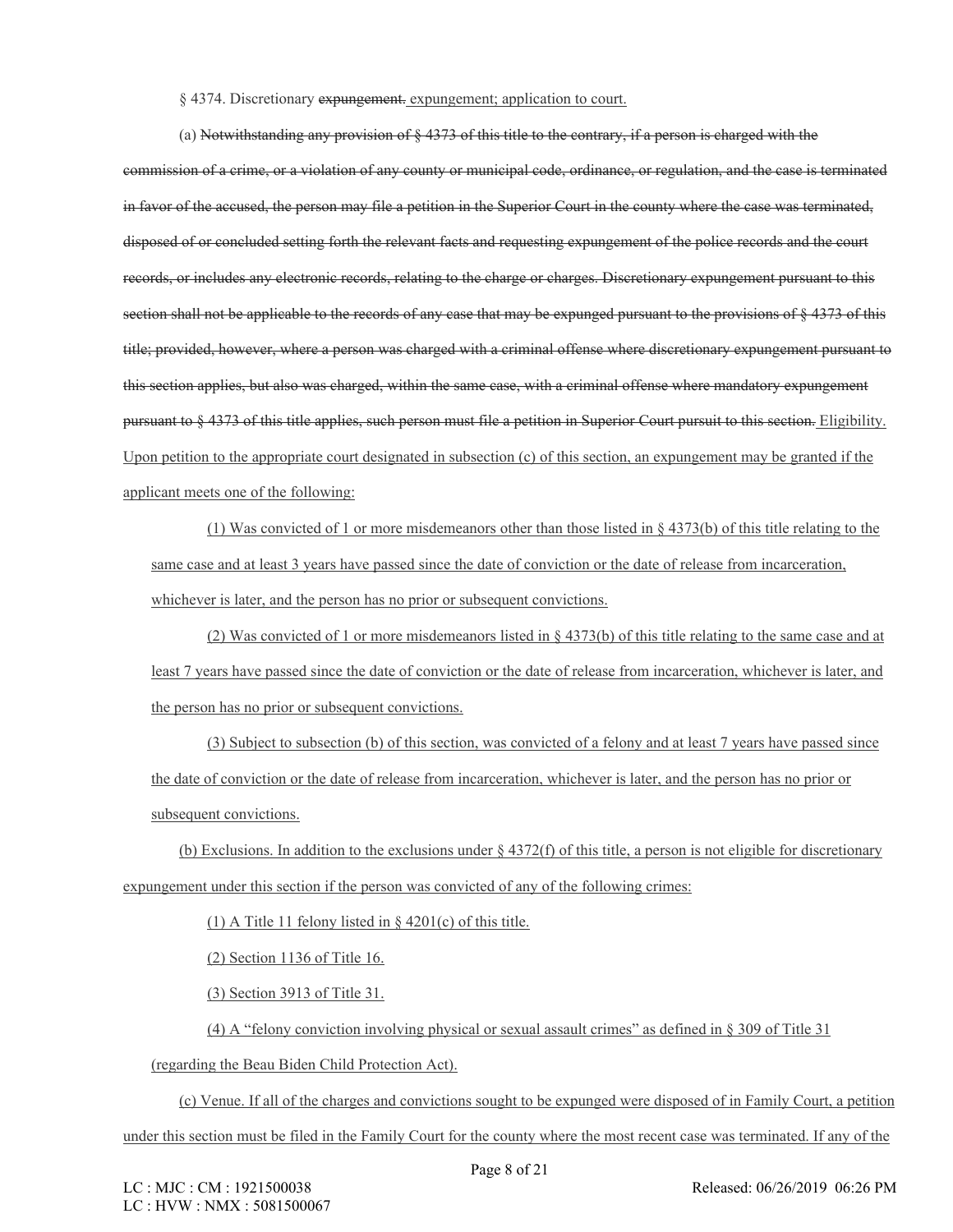charges or convictions were not disposed of in Family Court, a petition under this section must be filed in the Superior Court for the county where the most recent case was terminated.

(d) Jurisdiction and authority. Where an expungement petition properly before the Family or Superior Court is granted, the expungement order applies to any record, including arrest records, relating to any charge in that case held by any court or law-enforcement agency in this State.

 $(\theta)$  (e) After the petition requesting expungement is filed with the Superior Court or Family Court, the petitioner shall cause a copy of the petition to be served upon the Attorney General, who may file an objection or answer to the petition within 30 days 120 days after it is served on the Attorney General. The petitioner shall attach a copy of that petitioner's criminal history as maintained by the State Bureau of Identification to any petition requesting expungement filed pursuant to under this section. The Court shall summarily reject any petition for expungement that does not include the petitioner's criminal history. Upon receipt of any petition, the Attorney General shall contact a victim of the crime at the victim's last known address or telephone number to ascertain the victim's position on the petition. The Attorney General shall provide the victim's position, if known, in the Attorney General's answer to the petition. The Attorney General shall promptly orally inform the victim of the court's decision. The Attorney General may not provide the victim with a copy of the expungement order. For purposes of this subsection, "victim" means as defined in § 9401 of this title.

 $(e)$  (f) Unless the Court believes a hearing is necessary, petitions shall are to be disposed of without a hearing. If the Court finds that the continued existence and possible dissemination of information relating to the arrest or conviction of the petitioner causes, or may cause, circumstances which constitute a manifest injustice to the petitioner, it shall enter an order requiring the expungement of the police law-enforcement and court records relating to the charge or case. Otherwise, it shall deny the petition. The burden shall be is on the petitioner to allege specific facts in support of that petitioner's allegation of manifest injustice, and the burden shall be is on the petitioner to prove such manifest injustice by a preponderance of the evidence. The fact that the petitioner has previously been convicted of a criminal offense, other than that referred to in the petition, shall be considered by the Court as prima facie evidence that the continued existence and possible dissemination of information relating to the arrest in question does not constitute a manifest injustice to the petitioner. A petition filed by the Attorney General or the Attorney General's designee pursuant to under subsection  $(e)$  (h) of this section shall must be granted by the Court.

(d) (g) The State shall be is made party defendant to the proceeding. Any party aggrieved by the decision of the Court may appeal, as provided by law in civil cases.

(e) (h) Notwithstanding any provision of this subchapter or any other statute or rule to the contrary, the Attorney General or the Attorney General's designee responsible for prosecuting a criminal action may petition the Court to expunge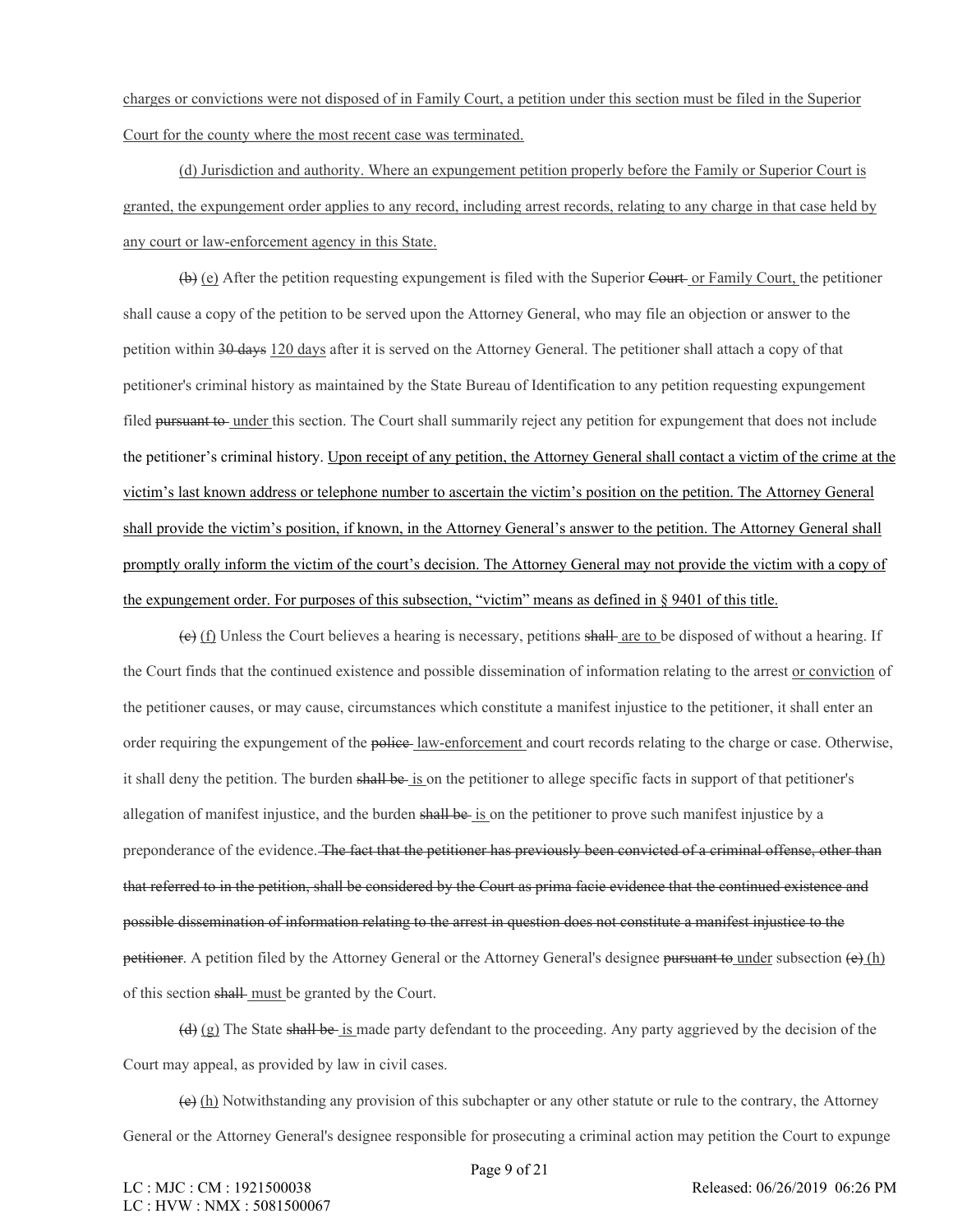the instant arrest record of a defendant if at the time of a state motion to dismiss or entry a nolle prosequi in the case, the prosecutor has determined that the continued existence and possible dissemination of information relating to the arrest of the defendant for the matter dismissed or for which a nolle prosequi was entered may cause circumstances which constitute a manifest injustice to the defendant.

(f) If an order expunging the records is granted by the Court, all the criminal records specified in the order shall, within 60 days of the order, be removed from the files, and placed in the control of the Supervisor of the State Bureau of Identification who shall be designated to retain control over all expunged records, and who shall insure that the records or the information contained therein is not released for any reason except as specified in this subchapter. A court and/or police agency which receives a notice of expungement from the State Bureau Identification shall provide the Bureau with written confirmation of the completion of the expungement. The State Bureau of Identification shall provide the Court which entered the order with written confirmation of the execution of the order. In response to requests from nonlaw-enforcement officers for information or records on the person who was arrested, the law-enforcement officers and departments shall reply, with respect to the arrest and proceedings which are the subject of the order, that there is no record. No order requiring an expungement of any record shall be entered or enforced if such order is contrary to the provisions of this subchapter. The State Bureau of Identification shall promptly notify the Court if it is unable to comply with any order issued pursuant to this subchapter.

 $(g)(1)$  (i)(1) Notwithstanding any provision of this subchapter or any other statute or rule law to the contrary, the police <u>law-enforcement agency</u> records and the court records relating to any charge set forth in under Title 21, or in any county or municipal code, ordinance, or regulation which is the same as, or equivalent to, any Title 21 offense, shall may not be expunged pursuant to under this subchapter unless the charge or charges is one of those specifically enumerated in paragraph  $\left(\frac{g}{2}\right)(2)$  (i)(2) of this section.

(2) Discretionary expungement pursuant to under this section shall be is applicable when otherwise appropriate for the following Title 21 offenses, or any county or municipal code, ordinance, or regulation which is the same as, or equivalent to, any of the following Title 21 offense specified herein: offenses:

a. Driving after judgment prohibited, pursuant to under § 2810 of Title 21; Title 21.

b. Reckless driving, pursuant to under § 4175 of Title 21; Title 21.

c. Operation of a motor vehicle causing death, pursuant to under  $\S 4176A$  of Title 21; Title 21.

d. Driving under the influence, pursuant to § 4177 of Title 21; or [Repealed.]

e. Operating a commercial vehicle with a prohibited blood alcohol concentration or while impaired by

drugs, pursuant to § 4177M of Title 21. [Repealed.]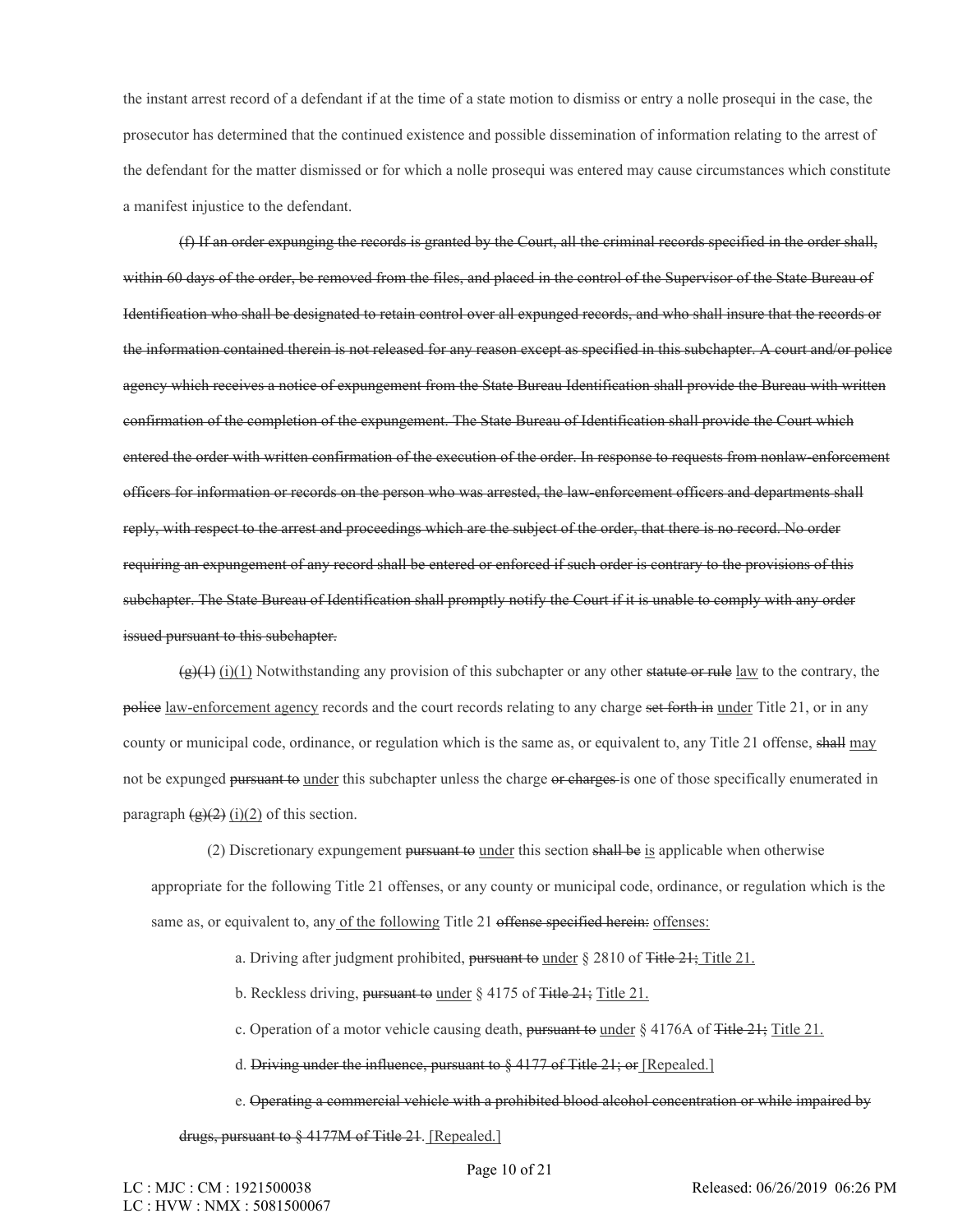(h) (j) The Superior Court and Family Court shall establish a reasonable fee schedule for the filing of a petition of expungement pursuant to under this section.

(i) An offense for which records have been expunged pursuant to this section shall not have to be disclosed by the person as an arrest for any reason, except for disclosure to criminal justice agencies, as defined in § 8502(5) of this title, for the purposes provided in  $\S$  4376(a) of this title.

Section 5. Amend § 4375, Title 11 of the Delaware Code by making deletions as shown by strike through and insertions as shown by underline as follows:

§ 4375. Discretionary expungement following a pardon.

(a) Notwithstanding any provision of this subchapter or any other law to the contrary, a person who was convicted of a misdemeanor or violation excepting those crimes specifically exempted in subsection (b) of this section crime, other than those specifically excluded under subsection (b) of this section, who is thereafter unconditionally pardoned by the Governor may request a discretionary expungement pursuant to under the procedures set forth in § 4374 of this title. The burden shall be on the petitioner to allege specific facts in support of that petitioner's allegation of manifest injustice, and the burden shall be on the petitioner to prove such manifest injustice by a preponderance of the evidence. The fact that the petitioner was convicted of the criminal offense that is the subject of that petitioner's expungement application shall be considered by the Court as prima facie evidence that the continued existence and possible dissemination of information relating to the arrest in question does not constitute a manifest injustice to the petitioner.

(b) Discretionary expungement following a pardon pursuant to this section shall not be applicable to the records of any case in which the defendant was charged with 1 or more of the following crimes, or any county or municipal code, ordinance, or regulation which is the same as, or equivalent to, any crime specified herein:

(1) Any misdemeanor or violation involving embezzlement of public money, bribery or perjury;

(2) Any misdemeanor designated as a sex offense pursuant to  $\S$  761 of this title;

(3) Any misdemeanor set forth in subparts A, B, C or F of subchapter VI of Chapter 5 of this title;

(4) Unlawful imprisonment pursuant to § 781 of this title;

(5) Interference with custody pursuant to § 785 of this title; or

(6) Coercion pursuant to § 791 of this title. Exclusions. Convictions of the following crimes are not eligible

for expungement after a pardon under this section:

(1) Manslaughter, under § 632 of this title.

(2) Murder in the second degree, under § 635 of this title.

(3) Murder in the first degree, under § 636 of this title.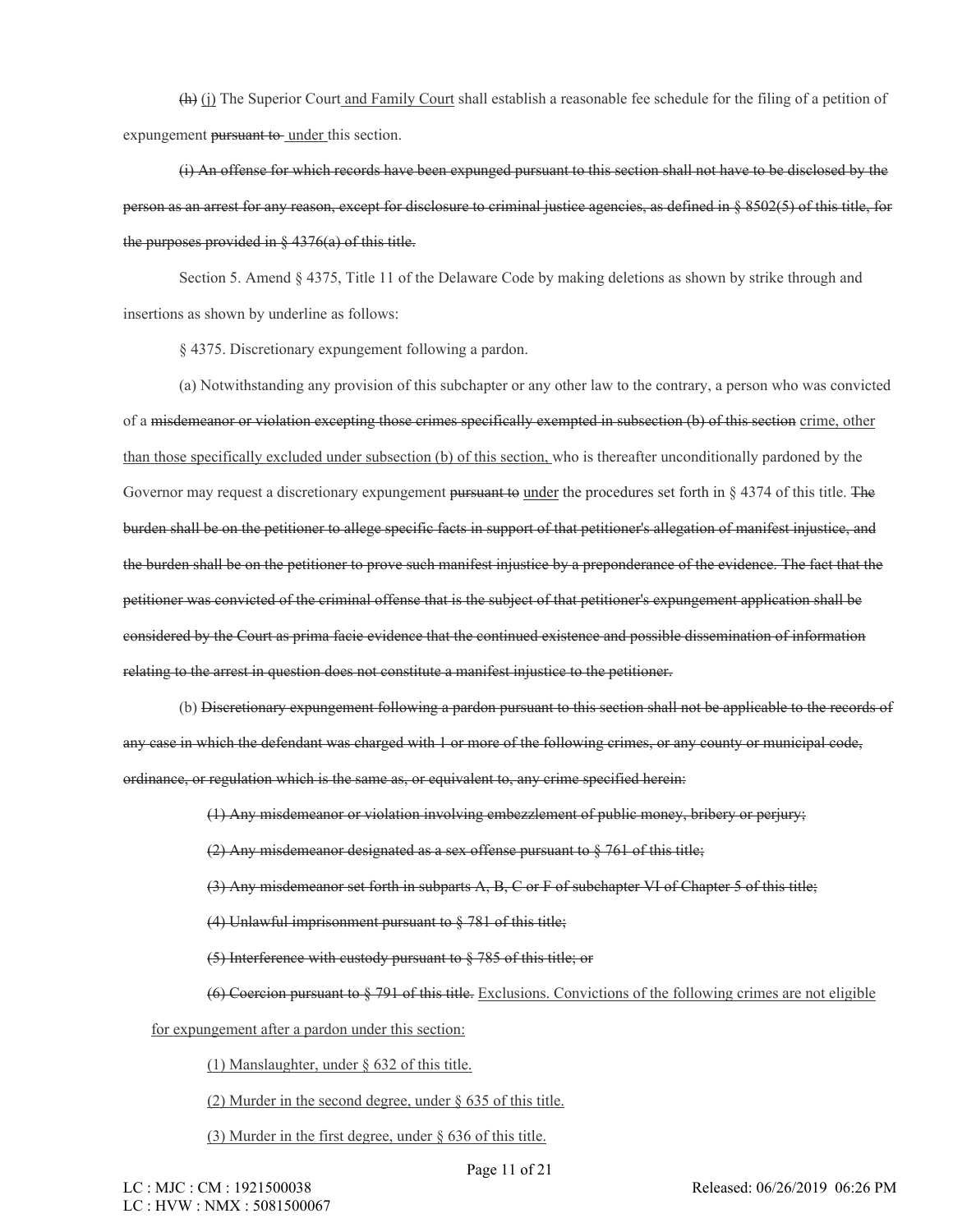(4) Rape in the second degree, under § 772 of this title.

(5) Rape in the first degree, under § 773 of this title.

(6) Sexual abuse of a child by a person in a position of trust, authority, or supervision in the first degree, under  $§ 778(1), (2),$  or  $(3).$ 

Section 6. Amend § 4376, Title 11 of the Delaware Code by making deletions as shown by strike through and insertions as shown by underline as follows:

§ 4376. Disclosure of expunged records.

(a)(1) Except for disclosure to law-enforcement officers acting in the lawful performance of their duties in investigating criminal activity or for the purpose of an employment application as an employee of a law-enforcement agency, it shall be is unlawful for any person having or acquiring access to an expunged court or police law-enforcement agency record to open or review it or to disclose to another person any information from it without an order from the court which ordered the record expunged.

(2) In addition to such other lawful purposes as may be prescribed by statute law or otherwise, criminal justice agencies shall have access to records of expunged to the following:

a. Records of expunged probations before judgment and past participation in the First Offenders Controlled Substance Diversion Program Program, First Offenders Domestic Violence Diversion Program, or a court-supervised drug diversion program for the purpose of determining whether a person is eligible for a probation before judgment, as set forth in under  $\S$  4218 of this title, or for title; participation in the First Offenders Controlled Substance Diversion Program, as set forth in under § 4767 of Title 16 or for Title 16; participation in the First Offenders Domestic Violence Diversion Program, under § 1024 of Title 10; or participation in a courtsupervised drug diversion program.

b. For criminal justice agencies involved in the licensing of individuals to carry a concealed deadly weapon under § 1441 of this title, records of expunged cases for the purpose of determining whether an individual meets the requirements to be granted a license to carry a concealed deadly weapon.

(b) Where disclosure to law-enforcement officers in the lawful performance of their duties in investigating criminal activity is permitted by subsection (a) of this section, such disclosure shall apply applies for the purpose of investigating particular criminal activity in which the person, whose records have been expunged, is considered a suspect and the crime being investigated is a felony or pursuant to an investigation of an employment application as an employee of a law-enforcement agency.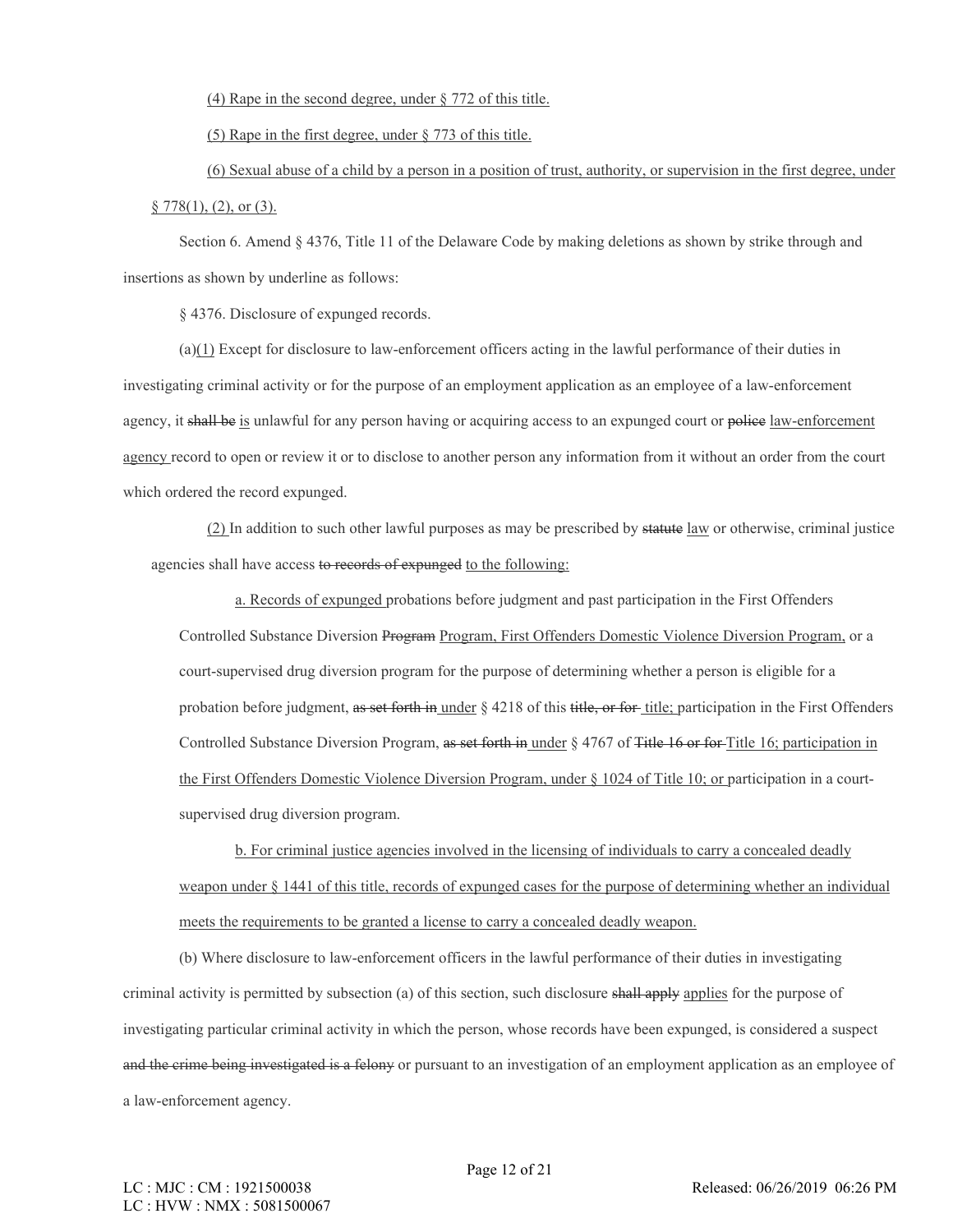(c) Nothing contained in this subchapter shall require requires the destruction of photographs or fingerprints taken in connection with any felony arrest arrest, or DNA taken under § 4713 of Title 29, and which are utilized solely by lawenforcement officers in the lawful performance of their duties in investigating criminal activity.

(d) Nothing herein shall require contained in this subchapter requires the destruction of court records or records of the Department of Justice. However, all such records, including docket books, relating to a charge or conviction which has been the subject of a destruction order shall must be so handled to ensure that they are not open to public inspection or disclosure.

(e) An offense for which records have been expunged pursuant to under this subchapter shall does not have to be disclosed by the person as an arrest for any reason.

(f) Any person who violates subsection (a) of this section shall be is guilty of a class B misdemeanor, and shall must be punished accordingly.

(g) The State Bureau of Identification shall make available to criminal justice agencies such electronic records as will enable criminal justice agencies to determine whether a person who seeks to participate in the First Offenders Controlled Substance Diversion Program or to Program, participate in the First Offenders Domestic Violence Diversion Program, obtain a probation before judgment disposition or to disposition, or participate in a court-supervised drug diversion program has done so before and had the record expunged.

(h) Notwithstanding subsection (a) of this section, if a defendant is convicted of an offense after an expungement is granted under this subchapter, the Supervisor of the State Bureau of Identification shall, upon request, provide all of the following with expunged records for the following purposes:

(1) A court, the Attorney General, and the defendant, for use or consideration during the defendant's sentencing.

(2) The Governor or the Board of Pardons, for use or consideration if the defendant applies for a pardon for the subsequent offense.

Section 7. Amend § 4377, Title 11 of the Delaware Code by making deletions as shown by strike through and insertions as shown by underline as follows:

§ 4377. Notification to federal government.

Upon the granting by the court for of an order for the expungement of records in accordance with under this subchapter, a copy of such order shall be forwarded to the federal Department of Justice. the State Bureau of Identification shall provide notice of the order of expungement to federal law-enforcement.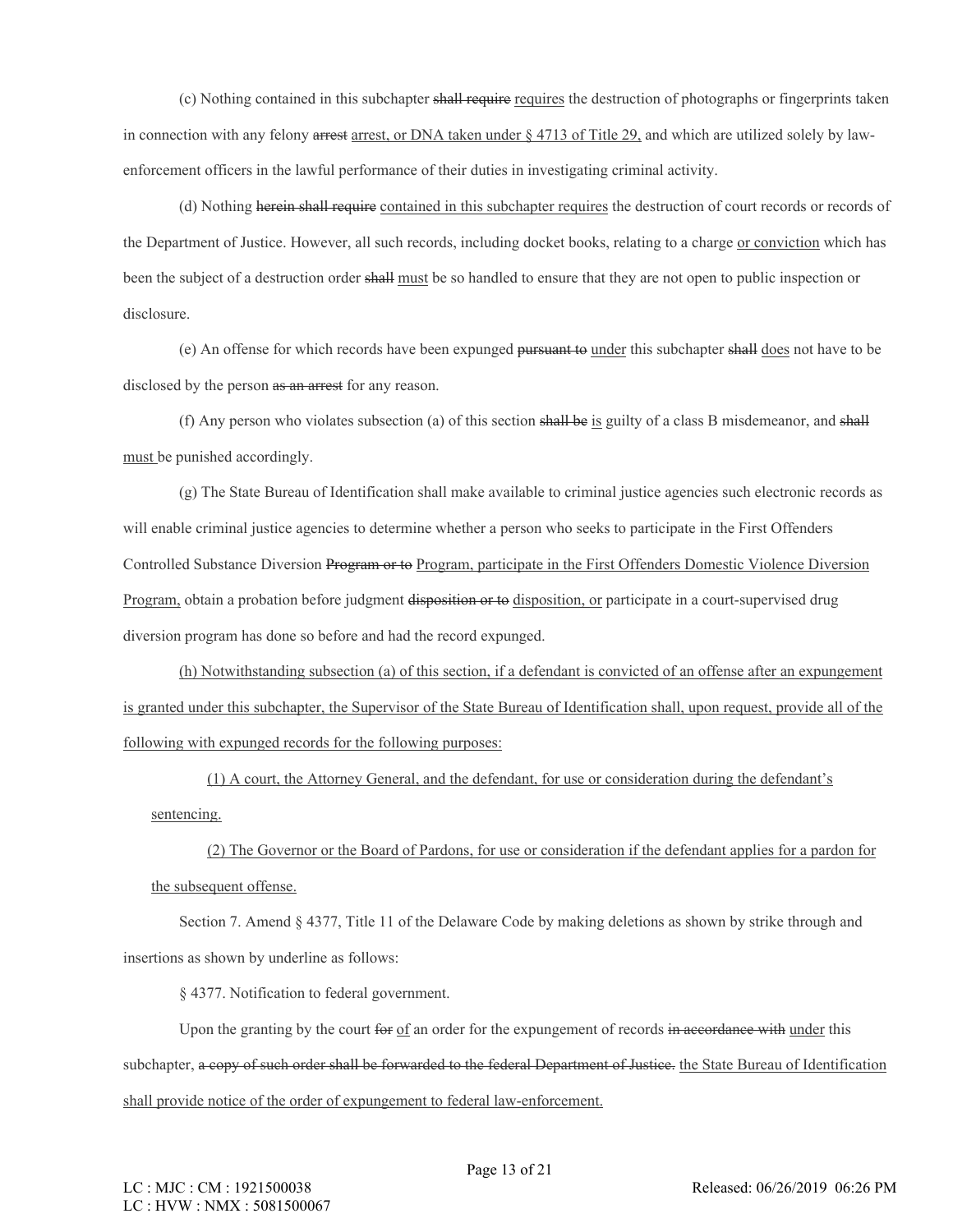Section 8. Amend § 787, Title 11 of the Delaware Code by making deletions as shown by strike through and insertions as shown by underline as follows:

§ 787. Trafficking an individual, forced labor and sexual servitude; class D felony; class C felony; class B felony; class A felony.

(j) *Application for pardon and petition to expunge; motion to vacate conviction and expunge record.* —

(3) Notwithstanding any provision of Chapter 43 of this title or any other law to the contrary, any person filing a motion under paragraph (j)(2) of this section in Superior Court or Family Court may also seek in that motion expungement of the criminal record related to such conviction. If the court grants the motion to vacate the conviction under paragraph  $(j)(2)$  of this section and the movant also requested expungement, the court's order shall require expungement of the police and court records relating to the charge and conviction. Such order shall contain a statement that the expungement is ordered pursuant to this paragraph and, notwithstanding any limitations to the contrary, that the provisions of §§  $4374(f)$ ,  $4372(e)$ ,  $4376$  and  $4377$  of this title apply to such order.

(4) Notwithstanding any provision of Chapter 43 of this title or any other law to the contrary, any person filing in Court of Common Pleas a motion under paragraph (j)(2) of this section may, upon the Court of Common Pleas' entry of an order granting the motion to vacate, file a petition in the Superior Court seeking expungement of the criminal record related to such conviction and attaching to the petition a certified copy of the Court of Common Pleas' order granting the motion to vacate. Upon finding that the Court of Common Pleas entered an order under paragraph  $(i)(2)$  of this section, the Superior Court shall enter an order requiring expungement of the police and court records relating to the charge and conviction. Such order shall contain a statement that the expungement is ordered pursuant to this paragraph and, notwithstanding any limitations to the contrary, that the provisions of §§  $4374(f)$ ,  $4372(e)$ ,  $4376$  and 4377 of this title apply to such order.

Section 9. Amend § 1025, Title 10 of the Delaware Code by making deletions as shown by strike through and insertions as shown by underline as follows:

§ 1025. Expungement of adult police and court records.

(a) If an adult person is charged with the commission of a crime or crimes and the case is terminated in favor of the accused, the person may request the expungement of the police records and the court records relating to the case pursuant to the provisions of this subchapter.

(b) For the purposes of this section, a case shall be deemed to be "terminated in favor of the accused" only if:

(1) The accused is acquitted of all charges related to the case;

(2) A nolle prosequi is entered on all charges related to the case;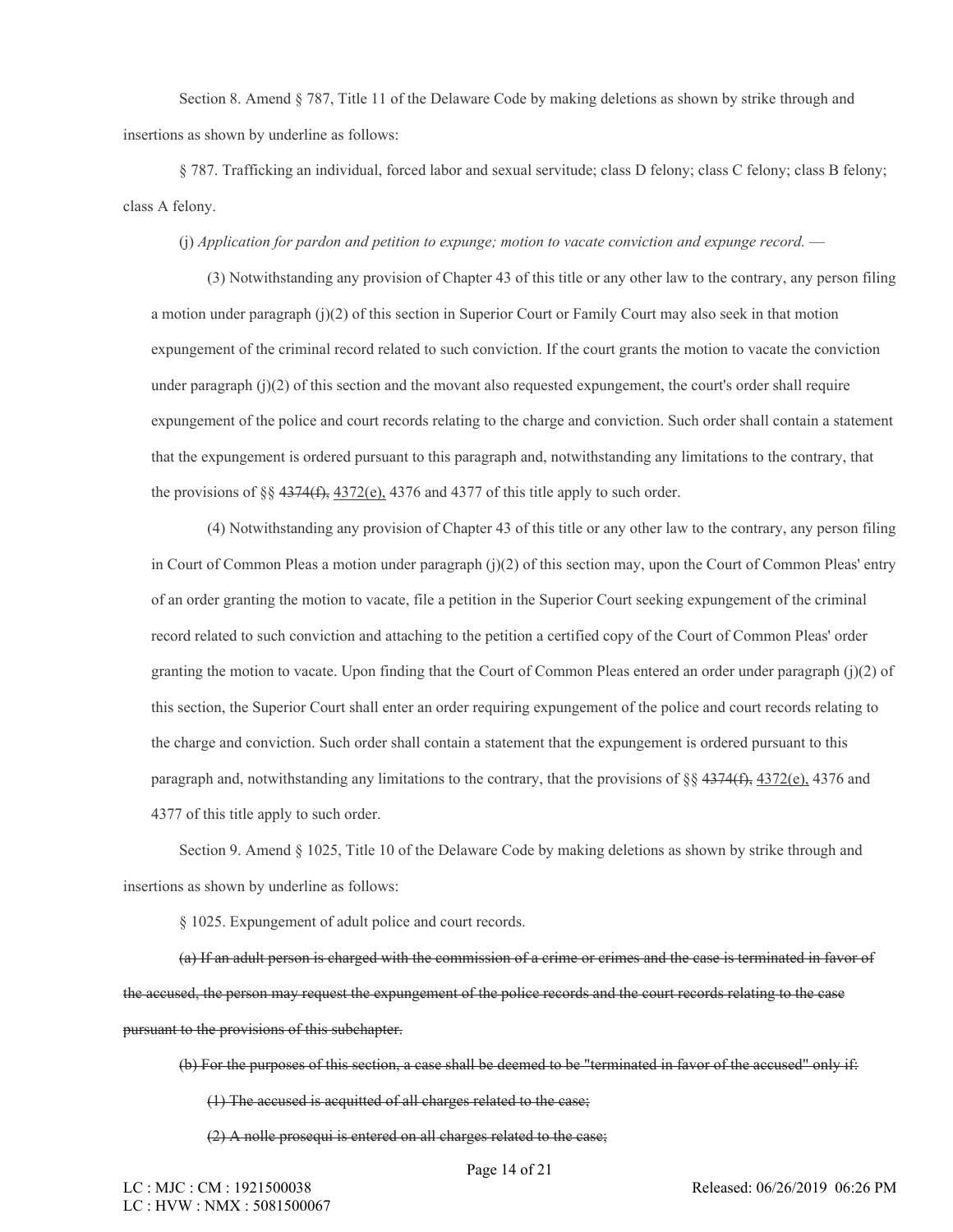(3) The accused is placed on probation before judgment, fulfills the terms and conditions of probation, and the court enters an order discharging the person from probation; or

(4) All charges related to the case are otherwise dismissed.

(c) For the purposes of this section "case" means a charge or set of charges related to a complaint or incident that are or could be properly joined for prosecution.

(d) If an adult is charged with the commission of a crime which is designated as a misdemeanor or violation in Title  $4, 7, 11, 16,$  or 23, excepting those crimes specifically exempted in paragraph (d)(2) of this section, and the case is terminated in favor of the accused, and the person has not previously been convicted of another criminal offense, upon an appropriate request to the State Bureau of Identification by such person the police records and court records, including any electronic records, relating to the charge or charges shall be expunged if the person has not been convicted of any crime since the date upon which the case was terminated in favor of the accused.

(1) If the State Bureau of Identification determines that expungement is mandated pursuant to the terms of this paragraph, it shall promptly so notify the courts and police agencies where records pertaining to the case are located or maintained, and any court where the case was terminated, disposed of or concluded. All records appropriately specified in the expungement request shall, within 60 days of the determination that such request is mandated pursuant to the terms of this section, be removed from the files, and placed in the control of the Supervisor of the State Bureau of Identification who shall be designated to retain control over all expunged records, and who shall ensure that the records or the information contained therein is not released for any reason except as specified in this subchapter. Criminal justice agencies as defined in § 8502(5) of Title 11 shall, however, have access to records of expunged probations before judgment for the specific purpose of determining whether a person is eligible for a probation before judgment, as set forth in § 4218 of Title 11. A court or a police agency which receives a notice of expungement from the State Bureau of Identification shall provide the Bureau with written confirmation of the completion of the expungement. In response to requests from nonlaw-enforcement officers for information or records on the person who was arrested, the law-enforcement officers and departments shall reply, with respect to the arrest and proceedings which are the subject of the order, that there is no record.

(2) Mandatory expungement pursuant to this subsection shall not be applicable to the records of any case in which the defendant was charged with one or more of the following crimes:

a. Any misdemeanor designated as a sex offense pursuant to § 761 of Title 11;

b. Any misdemeanor set forth in subpart A of subchapter II of Chapter 5 of Title 11;

c. Unlawful imprisonment pursuant to § 781 of Title 11;

Page 15 of 21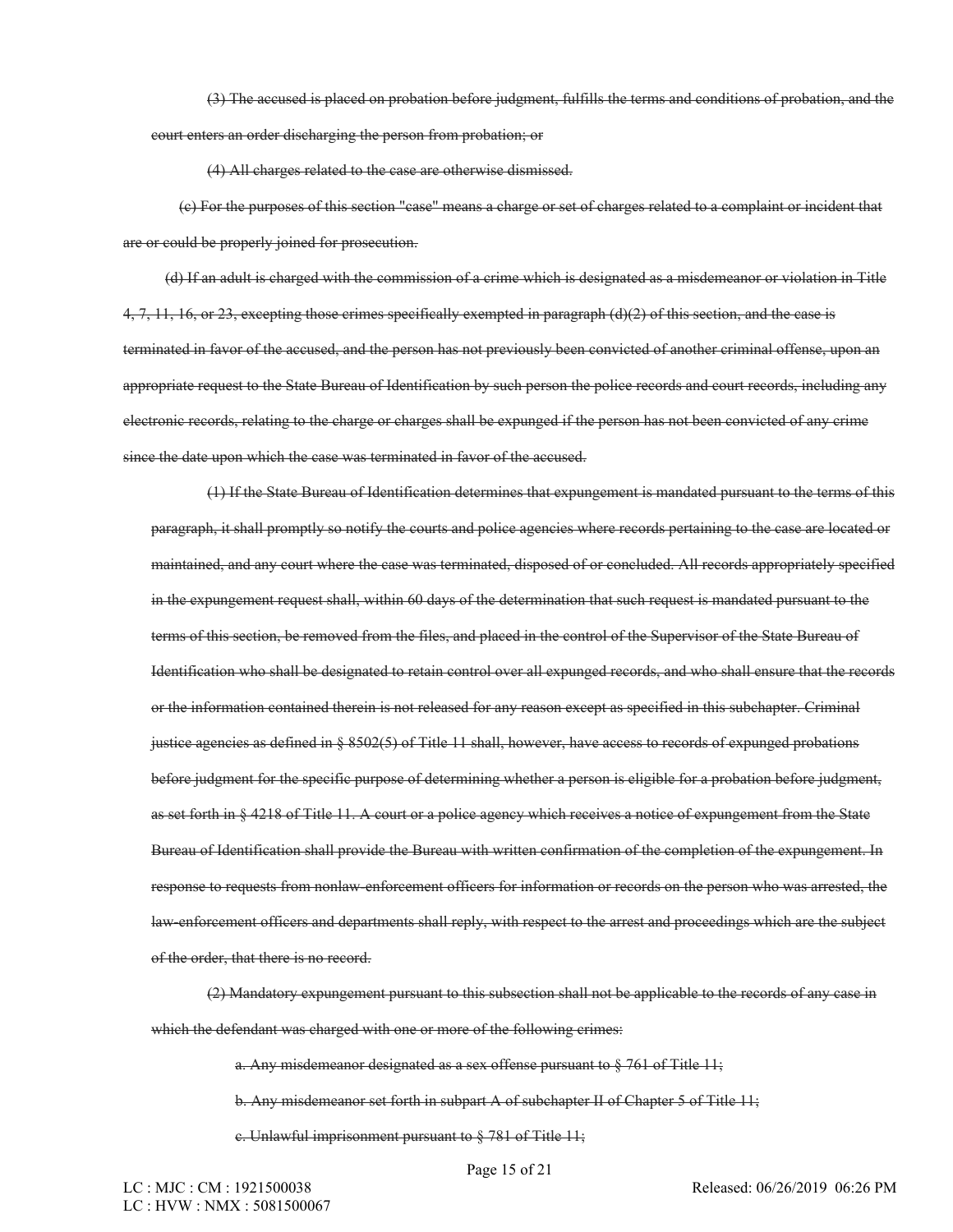d. Interference with custody pursuant to § 785 of Title 11;

e. Coercion pursuant to § 791 of Title 11;

f. Trespassing with intent to peer or peep, pursuant to  $\S 820$  of Title 11;

g. Endangering the welfare of a child, pursuant to § 1102 of Title 11;

h. Crime against a vulnerable adult, pursuant to § 1105 of Title 11;

i. Any misdemeanor set forth in subparts A, B, C or F of subchapter VI of Chapter 5 of Title 11;

j. Any misdemeanor or violation set forth in Chapter 85 of Title 11;

k. Patient abuse, pursuant to § 1136 of Title 16;

l. Operation of a vessel or boat while under the influence, pursuant to § 2302 of Title 23.

(3) At the time the application requesting expungement is filed with the State Bureau of Identification, the applicant shall pay a reasonable fee to the State Bureau of Identification. The applicant shall attach a copy of that applicant's criminal history as maintained by the State Bureau of Identification to any application requesting expungement filed pursuant to this section. The State Bureau of Identification shall summarily reject any application for expungement that does not include the applicant's criminal history without further notice to the applicant.

(4) The State Bureau of Identification shall be authorized to promulgate reasonable regulations and a reasonable fee schedule to accomplish the purposes of this subsection.

(e) Notwithstanding any provision of subsection (d) of this section to the contrary, if a person is charged with the commission of a crime and the case is terminated in favor of the accused, the person may file a petition in the Family Court in the county where the case was terminated, disposed of or concluded setting forth the relevant facts and requesting expungement of the police records and the court records relating to the charge or charges. Discretionary expungement pursuant to this section shall not be applicable to the records of any case that may be expunged pursuant to the provisions of subsection (d) of this section, provided, however, that where a person was charged with a criminal offense where discretionary expungement pursuant to this subsection applies, but also was charged, within the same case, with a criminal offense where mandatory expungement pursuant to this section applies, such person must file a petition in the Family Court pursuant to this section.

(1) After the petition requesting expungement is filed with the Family Court, the petitioner shall cause a copy of the petition to be served upon the Attorney General, who may file an objection or answer to the petition within 30 days after it is served on the Attorney General. The petitioner shall attach a copy of that petitioner's criminal history as maintained by the State Bureau of Identification to any petition requesting expungement filed pursuant to this section. The Court shall summarily reject any petition for expungement that does not include the petitioner's criminal history.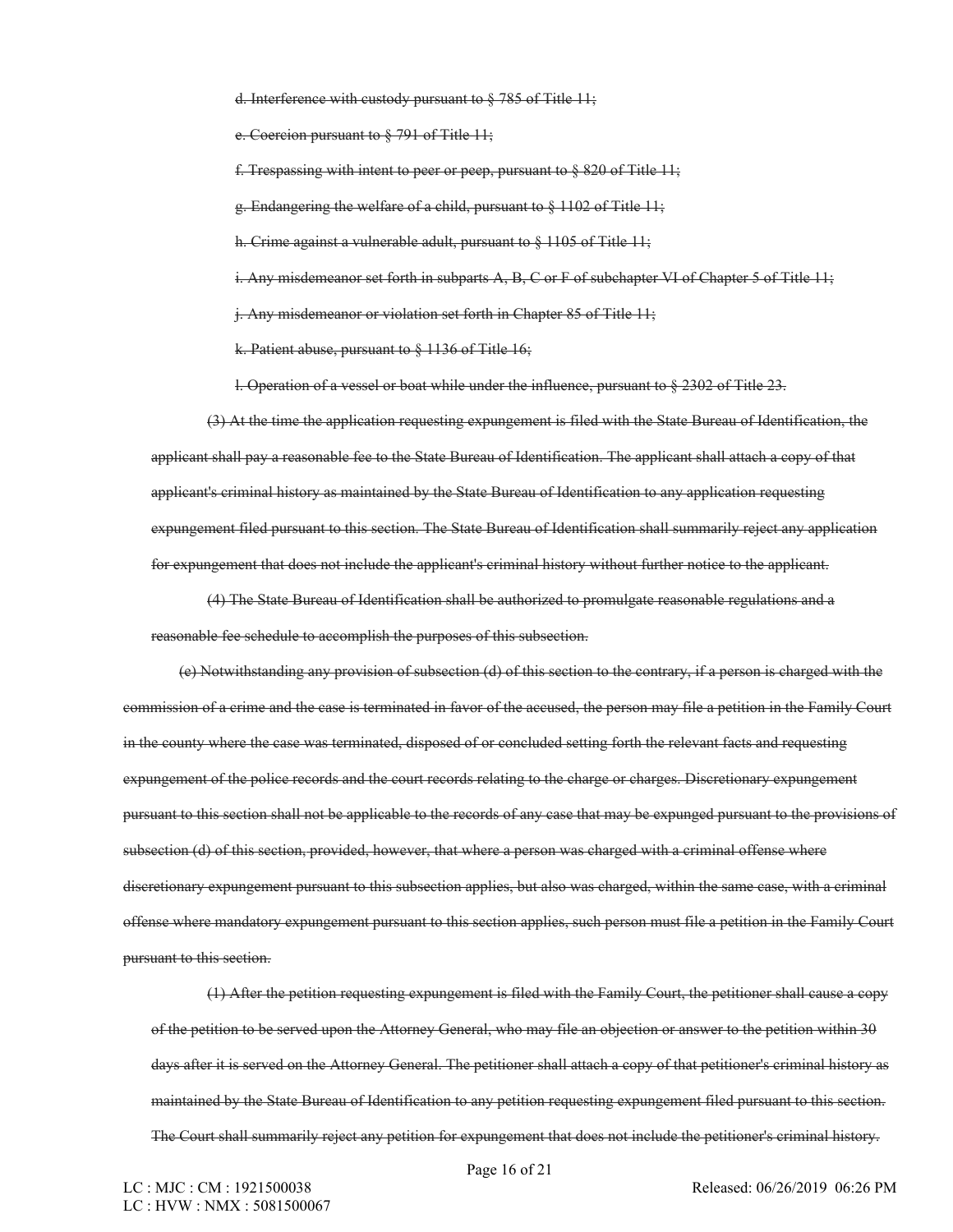(2) Unless the Court believes a hearing is necessary, petitions shall be disposed of without a hearing. If the Court finds that the continued existence and possible dissemination of information relating the arrest of the petitioner causes, or may cause, circumstances which constitute a manifest injustice to the petitioner, it shall enter an order requiring the expungement of the police and court records relating to the charge or case. Otherwise, it shall deny the petition. The burden shall be on the petitioner to allege specific facts in support of that petitioner's allegation of manifest injustice, and the burden shall be on the petitioner to prove such manifest injustice by a preponderance of the evidence. The fact that the petitioner has previously been convicted of a criminal offense, other than that referred to in the petition, shall be considered by the Court as prima facie evidence that the continued existence and possible dissemination of information relating to the arrest in question does not constitute a manifest injustice to the petitioner. A petition filed by the Attorney General or the Attorney General's designee pursuant to paragraph (e)(4) of this section shall be granted by the Court.

(3) The State shall be made party defendant to the proceeding. Any party aggrieved by the decision of the Court may appeal, as provided by law in civil cases.

(4) Notwithstanding any provision of this section or any other statute or rule to the contrary, the Attorney General or designee responsible for prosecuting a criminal action may petition the Court to expunge the instant arrest record of a defendant if at the time of a state motion to dismiss or entry of nolle prosequi in the case, the prosecutor has determined that the continued existence and possible dissemination of information relating to the arrest of the defendant for the matter dismissed or for which a nolle prosequi was entered may cause circumstances which constitute a manifest injustice to the defendant.

(5) If an order expunging the records is granted by the Court, all the records specified in the order shall, within 60 days of the order, be removed from the files, and placed in the control of the Supervisor of the State Bureau of Identification who shall be designated to retain control over all expunged records, and who shall ensure that the records or the information contained therein is not released for any reason except as specified in this subchapter. A police agency which receives a notice of expungement from the State Bureau of Identification shall provide the Bureau with written confirmation of the completion of the expungement. The State Bureau of Identification shall provide the Court which entered the order with written confirmation of the execution of the order. In response to requests from nonlawenforcement officers for information or records on the person who was arrested, the law-enforcement officers and departments shall reply, with respect to the arrest and proceedings which are the subject of the order, that there is no record. No order requiring an expungement of any record shall be entered or enforced if such order is contrary to the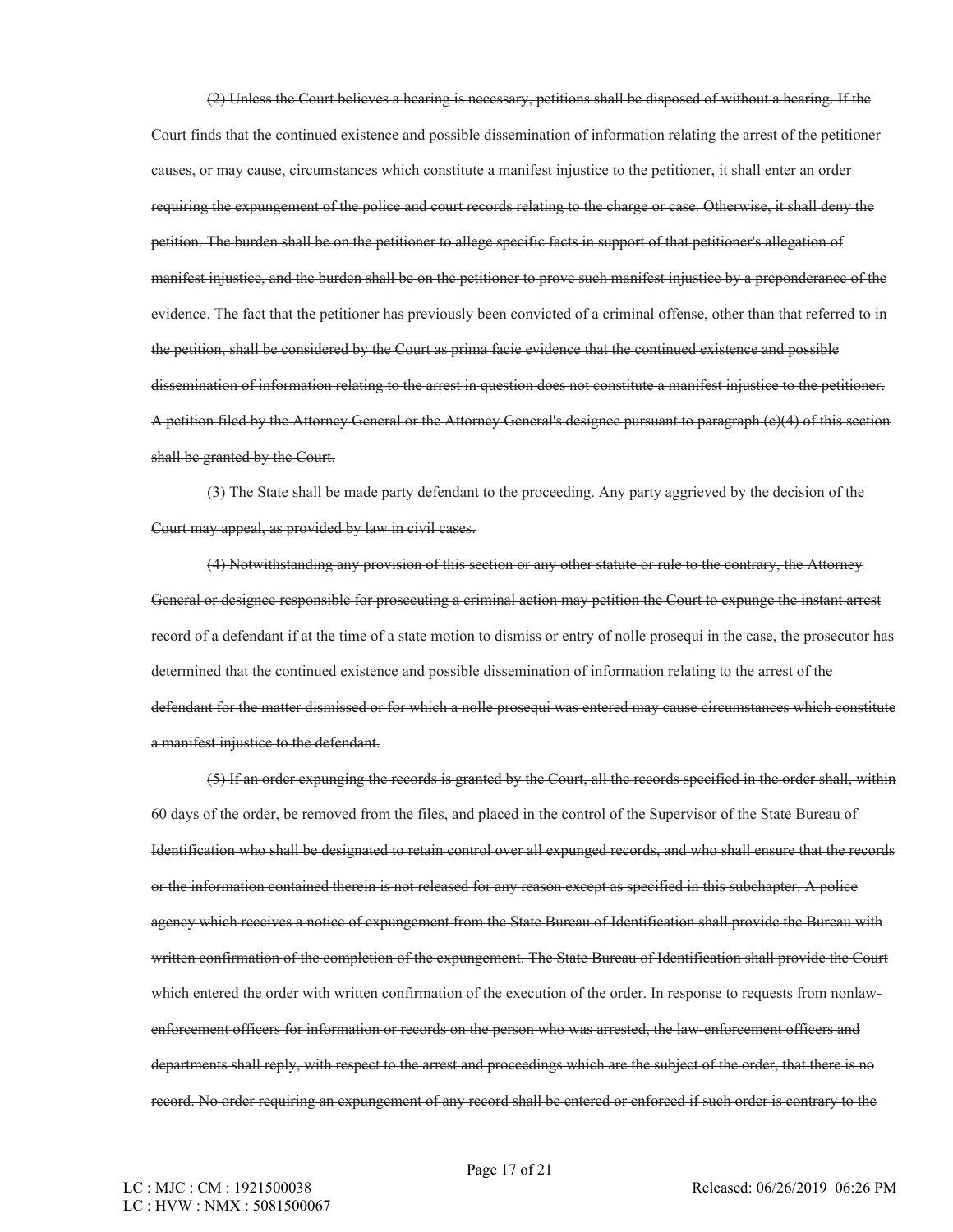provisions of this subchapter. The State Bureau of Identification shall promptly notify the Court if it is unable to comply with any order issued pursuant to this subchapter.

(6) Notwithstanding any provision of this section or any other statute or rule to the contrary, the police records and the court records relating to any charge set forth in Title 21 of shall not be expunged pursuant to this section unless the charge or charges is 1 of these specifically enumerated offenses:

a. Driving after judgment prohibited, pursuant to § 2810 of Title 21;

b. Reckless driving, pursuant to § 4175 of Title 21;

c. Operation of a motor vehicle causing death, pursuant to § 4176A of Title 21;

d. Driving under the influence, pursuant to § 4177 of Title 21;

e. Operating a commercial vehicle with a prohibited blood alcohol concentration or while impaired by drugs, pursuant to § 4177M of Title 21.

(7) The Family Court shall establish a reasonable fee schedule for the filing of a petition of expungement pursuant to this section.

(f) Notwithstanding any provision of this subchapter or any other law to the contrary, a person who was convicted of a misdemeanor or violation excepting those crimes specifically exempted in subsection  $(g)$  of this section who is thereafter unconditionally pardoned by the Governor may request a discretionary expungement pursuant to the procedures set forth in subsection (e) of this section. The burden shall be on the petitioner to allege specific facts in support of the petitioner's allegation of manifest injustice, and the burden shall be on the petitioner to prove such manifest injustice by a preponderance of the evidence. The fact that the petitioner was convicted of the criminal offense that is the subject of the petitioner's expungement application shall be considered by the Court as prima facie evidence that the continued existence and possible dissemination of information relating to the arrest in question does not constitute a manifest injustice to the petitioner.

(g) Discretionary expungement following a pardon pursuant to this section shall not be applicable to the records of any case in which the defendant was charged with 1 or more of the following crimes:

(1) Any misdemeanor designated as a sex offense pursuant to § 761 of Title 11;

(2) Unlawful imprisonment pursuant to § 781 of Title 11;

(3) Interference with custody pursuant to § 785 of Title 11; or

(4) Coercion pursuant to § 791 of Title 11.

If a person is charged with or convicted of a crime in Family Court, expungement may be sought under Subchapter

VII of Chapter 43 of Title 11.

LC : MJC : CM : 1921500038 LC : HVW : NMX : 5081500067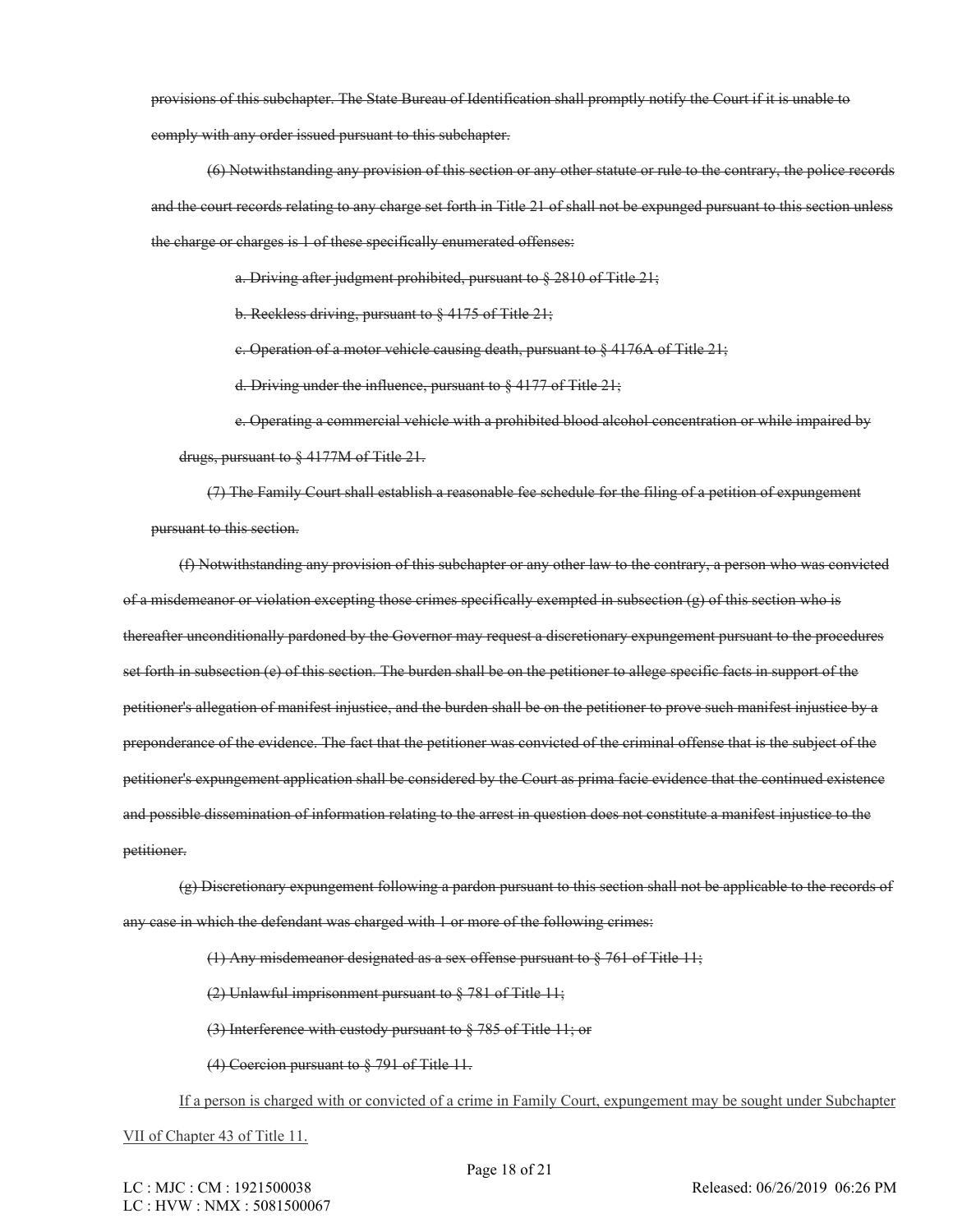Section 10. Amend § 1027, Title 10 of the Delaware Code by making deletions as shown by strike through and insertions as shown by underline as follows:

§ 1027. Expungement; records; access by law-enforcement officers.

(a) Except for disclosure to law-enforcement officers acting in the lawful performance of their duties in investigating criminal activity or for the purpose of an employment application as an employee of a law-enforcement agency, it shall be unlawful for any person having or acquiring access to an expunged court or police record to open or review it or to disclose to another person any information from it without an order from the Court which ordered the record expunged.

(b) Where disclosure to law-enforcement officers in the lawful performance of their duties in investigating criminal activity is permitted by subsection (a) of this section, such disclosure shall apply for the purpose of investigating particular criminal activity in which the person, whose records have been expunged, is considered a suspect and the crime being investigated is a felony; or pursuant to an investigation of an employment application as an employee of a lawenforcement agency.

(c) Nothing contained in this section shall require the destruction of photographs or fingerprints taken in connection with any felony arrest and which are utilized solely by law-enforcement officers in the lawful performance of their duties in investigating criminal activity.

(d) Nothing herein shall require the destruction of court records or records of the Department of Justice. However, all such records, including docket books, relating to a charge which has been the subject of a destruction order shall be so handled to ensure that they are not open to public inspection or disclosure.

(e) An offense for which records have been expunged pursuant to this section shall not have to be disclosed by the person as an arrest for any reason.

(f) Upon the granting by the Court for an order for the expungement of records in accordance with this subchapter, a copy of such order shall be forwarded to the United States Department of Justice.

(g) Any person who violates § 1025 of this title shall be guilty of a Class B misdemeanor, and shall be punished accordingly. [Repealed.]

Section 11. Amend § 904, Title 4 of the Delaware Code by making deletions as shown by strike through and insertions as shown by underline as follows:

§ 904. Offenses concerning certain persons.

(o) Any person who was convicted of a first offense under subsections (e) and (f) of this section or the same

offense under any county or municipal code, ordinance, or regulation and who was under the age of 21 at the time of the

Page 19 of 21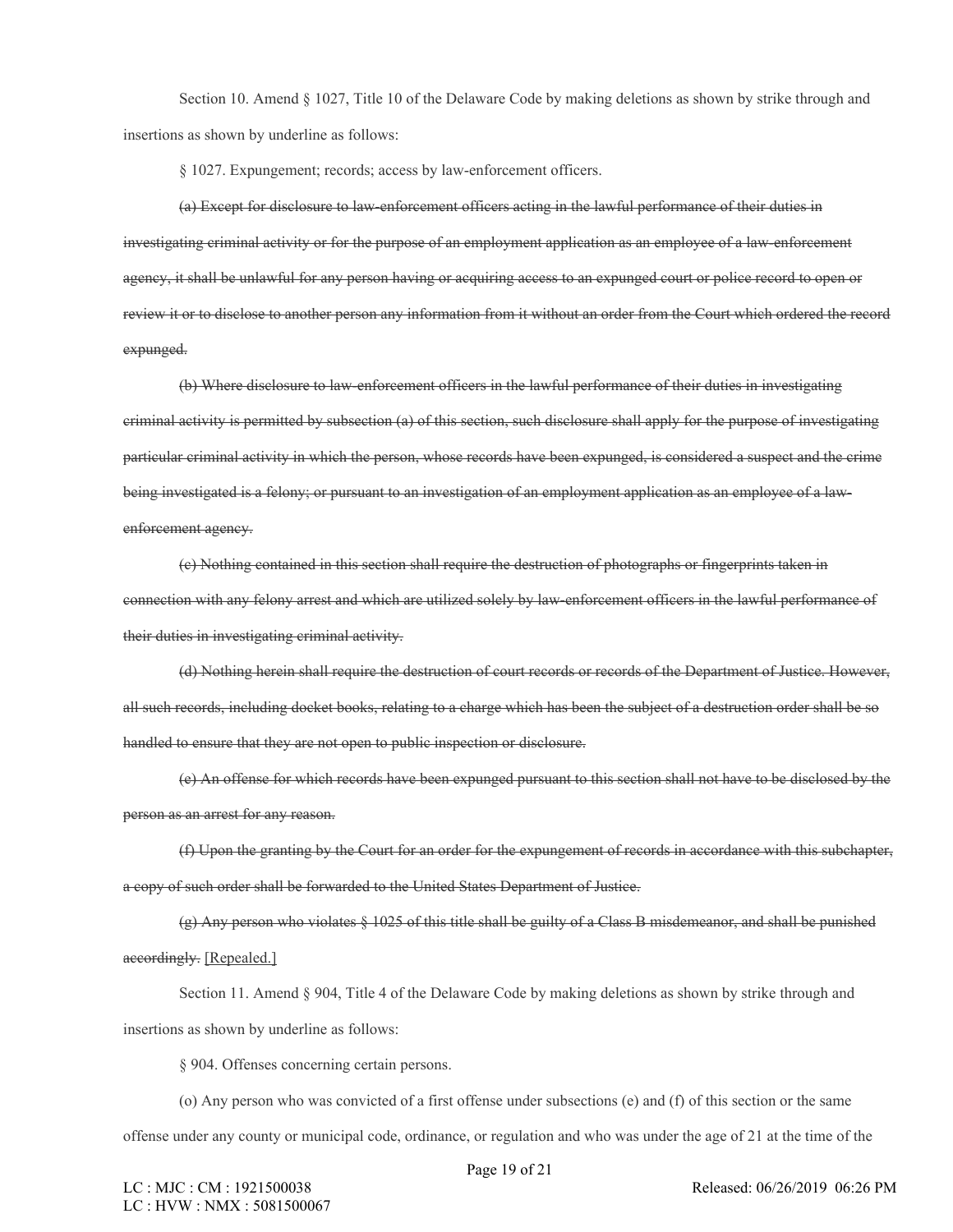offense may, upon reaching the age of 21, apply for an expungement of the record of the conviction and any indicia of arrest to the court in which the person was convicted. For violations of subsection (e) or (f) of this section, an order granting such expungement shall issue upon proof that the person has reached the age of 21, unless the person has failed to comply with the sentencing order or the person has another charge under this section, or under the same offense under any county or municipal code, ordinance, or regulation, which remains outstanding. Upon issuance of the order of expungement, the records of the conviction and any indicia of arrest shall be dealt with in accordance with the procedures specified in §§ 4373(e), 4374 and 4375 Subchapter VII of Chapter 43 of Title 11. Nothing in this section shall prohibit prohibits the Family Court from expunging a record of conviction as otherwise provided by law. The application for or granting of a pardon pursuant to under §§ 4361 through 4363 4364 of Title 11 shall does not prohibit an expungement under this section. All sentencing orders for violations of this section by persons under the age of 21 at the time of the offense shall state that the record of the conviction may be expunged upon reaching the age of 21 and thereafter. The civil filing fee shall apply to applications for expungement plus a \$100 fee payable to the State Bureau of Identification for administrative costs.

Section 12. Amend § 4764, Title 16 of the Delaware Code by making deletions as shown by strike through and insertions as shown by underline as follows:

§ 4764. Possession of marijuana; class B misdemeanor, unclassified misdemeanor, or civil violation [For application of this section, see 80 Del. Laws, c. 38, § 6]

(i) Any person who was convicted of a single criminal offense under subsection (c) of this section and who was under the age of 21 at the time of the offense may, upon reaching the age of 21, apply for an expungement of the record of the conviction and any indicia of arrest to the court in which the person was convicted. For violations of subsection (c) of this section, an order granting such expungement shall issue upon proof that the person has reached the age of 21, unless the person has failed to comply with the sentencing order or the person has another charge under this section which remains outstanding. Upon issuance of the order of expungement, the records of the conviction and any indicia of arrest shall be dealt with in accordance with the procedures specified in  $\S$  4373(e), 4374 and 4375 Subchapter VII of Chapter 43 of Title 11. Nothing in this section shall prohibit the Family Court prohibits a court from expunging a record of conviction as otherwise provided by law. The application for or granting of a pardon pursuant to under §§ 4361 through 4363 4364 of Title 11 shall does not prohibit an expungement under this section. All sentencing orders for violations of this section by persons under the age of 21 at the time of the offense shall must state that the record of the conviction may be expunged upon reaching the age of 21 and thereafter. The civil filing fee shall apply applies to applications for expungement plus a \$100 fee payable to the State Bureau of Identification for administrative costs.

Section 13. This Act takes effect 180 days after its enactment into law.